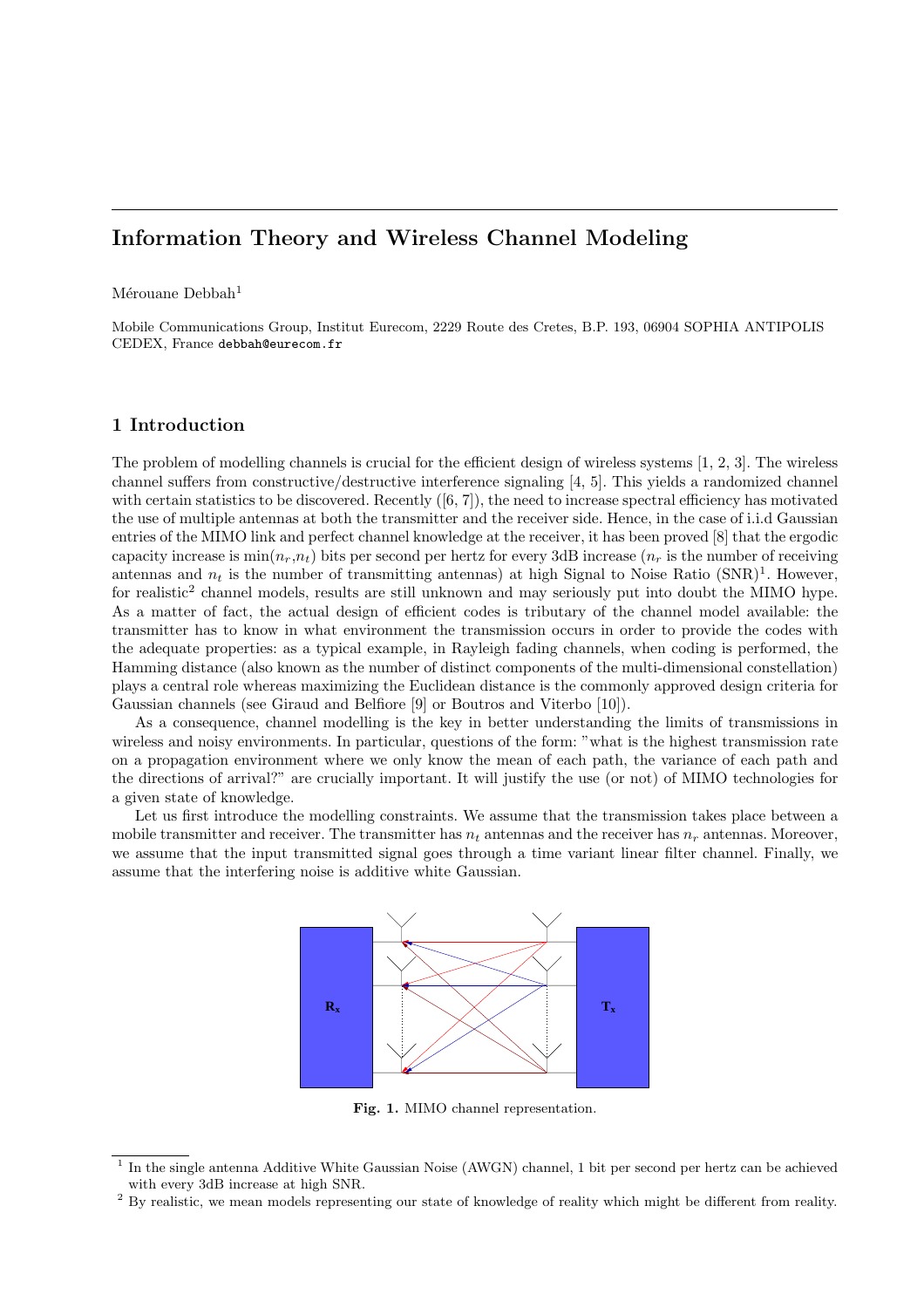The transmitted signal and received signal are related as:

$$
\mathbf{y}(t) = \sqrt{\frac{\rho}{n_t}} \int \mathbf{H}_{n_r \times n_t}(\tau, t) \mathbf{x}(t - \tau) d\tau + \mathbf{n}(t)
$$
\n(1)

with

$$
\mathbf{H}_{n_r \times n_t}(\tau, t) = \int \mathbf{H}_{n_r \times n_t}(f, t) e^{j2\pi f \tau} df
$$
\n(2)

 $\rho$  is the received SNR (total transmit power per symbol versus total spectral density of the noise), t, f and  $\tau$  denote respectively time, frequency and delay,  $y(t)$  is the  $n_r \times 1$  received vector,  $x(t)$  is the  $n_t \times 1$ transmit vector,  $\mathbf{n}(t)$  is an  $n_r \times 1$  additive standardized white Gaussian noise vector.

In the rest of the paper, we will only be interested in the frequency domain modelling (knowing that the impulse response matrix can be accessed through an inverse Fourier transform according to relation 2). We would like to provide some theoretical grounds to model the frequency response matrix  $\mathbf{H}(f, t)$  based on a given state of knowledge. In other words, knowing only certain things related to the channel (Directions of Arrival (DoA), Directions of Departure (DoD), bandwidth, center frequency, number of transmitting and receiving antennas, number of chairs in the room...), how to attribute a joint probability distribution to the entries  $h_{ij}(f, t)$  of the matrix:

$$
\mathbf{H}_{n_r \times n_t}(f, t) = \begin{pmatrix} h_{11}(f, t) & \dots & h_{1n_t}(f, t) \\ \vdots & \dots & \vdots \\ \vdots & \dots & \vdots \\ h_{n_r1}(f, t) & \dots & h_{n_rn_t}(f, t) \end{pmatrix}
$$
(3)

This question can be answered in light of the Bayesian probability theory and the principle of maximum entropy. Bayesian probability theory has led to a profound theoretical understanding of various scientific areas [11, 12, 13, 14, 15, 16, 17, 18] and has shown the potential of entropy as a measure of our degree of knowledge when encountering a new problem. The principle of maximum entropy<sup>3</sup> is at present the clearest theoretical justification in conducting scientific inference: we do not need a model, entropy maximization creates a model for us out of the information available. Choosing the distribution with greatest entropy avoids the arbitrary introduction or assumption of information that is not available<sup>4</sup>. Bayesian probability theory improves on maximum entropy by expressing some prior knowledge on the model and estimating the parameters of the model.

As we will emphasize all along this paper, channel modelling is not a science representing reality but only our knowledge of reality as thoroughly stated by Jaynes in [20]. It answers in particular the following question: based on a given state of knowledge (usually brought by raw data or prior information), what is the best model one can make? This is, of course, a vague question since there is no strict definition of what is meant by best. But what do we mean then by best? In this contribution, our aim is to derive a model which is adequate with our state of knowledge. We need a measure of uncertainty which expresses the constraints of our knowledge and the desire to leave the unknown parameters to lie in an unconstrained space. To this end, many possibilities are offered to us to express our uncertainty. However, we need an information measure which is consistent (complying to certain common sense desiderata, see [21] to express these desiderata and for the derivation of entropy) and easy to manipulate: we need a general principle for translating information into probability assignment. Entropy is the measure of information that fulfills this criteria. Hence, already in 1980, Shore et al. [21] proved that the principle of maximum entropy is the correct method of inference when given new information in terms of expected values. They proved that maximizing entropy is correct in the following sense: maximizing any function but entropy will lead to inconsistencies unless that function and entropy have the same maximum<sup>5</sup>. The consistency argument is at the heart of scientific inference and can be expressed through the following  $axiom<sup>6</sup>$ :

 $3$  The principle of maximum entropy was first proposed by Jaynes [12, 13] as a general inference procedure although it was first used in Physics.

<sup>4</sup> Keynes named it judiciously the principle of indifference [19] to express our indifference in attributing prior values when no information is available.

 $^5$  Thus, aiming for consistency, we can maximize entropy without loss of generality.

 $6$  The consistency property is only one of the required properties for any good calculus of plausibility statement. In fact, R.T Cox in 1946 derived three requirements known as Cox's Theorem[22]: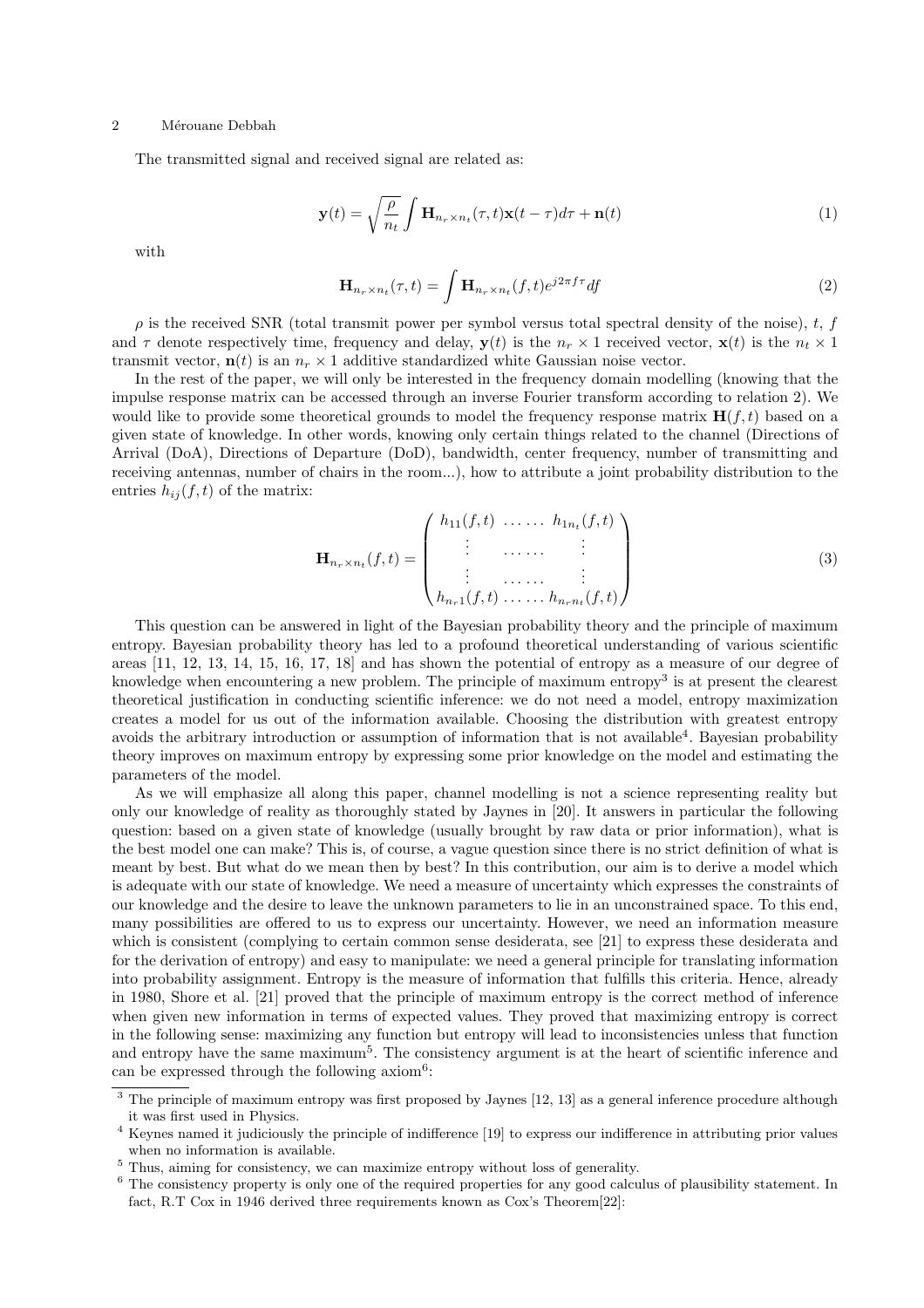**Lemma 1.** If the prior information  $I_1$  on which is based the channel model  $H_1$  can be equated to the prior information  $I_2$  of the channel model  $H_2$  then both models should be assigned the same probability distribution  $P(H) = P(H_1) = P(H_2)$ .

Any other procedure would be inconsistent in the sense that, by changing indices 1 and 2, we could then generate a new problem in which our state of knowledge is the same but in which we are assigning different probabilities. More precisely, Shore et al. [21] formalize the maximum entropy approach based on four consistency axioms stated as follows<sup>7</sup>:

- Uniqueness: If one solves the same problem twice the same way then the same answer should result both times.
- Invariance: If one solves the same problem in two different coordinate systems then the same answer should result both times.
- System independence: It should not matter whether one accounts for independent information about independent systems separately in terms of different densities or together in terms of a joint density.
- Subset independence: It should not matter whether one treats an independent subset of system states in terms of a separate conditional density or in terms of the full system density.

These axioms are based on the fundamental principle that if a problem can be solved in more than one way, the results should be consistent. Given this statement in mind, the rules of probability theory should lead every person to the same unique solution, provided each person bases his model on the same information.<sup>8</sup>

Moreover, the success over the years of the maximum entropy approach (see Boltzmann's kinetic gas law, [23] for the estimate of a single stationary sinusoidal frequency, [14] for estimating the spectrum density of a stochastic process subject to autocorrelation constraints, [24] for estimating parameters in the context of image reconstruction and restoration problems, [25] for applying the maximum entropy principle on solar proton event peak fluxes in order to determine the least biased distribution) has shown that this information tool is the right way so far to express our uncertainty.

Let us give an example in the context of spectral estimation of the powerful feature of the maximum entropy approach which has inspired this paper. Suppose a stochastic process  $x_i$  for which  $p + 1$  autocorrelation values are known i.e  $\mathbb{E}(x_ix_{i+k}) = \tau_k$ ,  $k = 0, ..., p$  for all i. What is the consistent model one can make of the stochastic process based only on that state of knowledge, in other words the model which makes the least assumption on the structure of the signal? The maximum entropy approach creates for us a model and shows that, based on the previous information, the stochastic process is a  $p<sup>th</sup>$  auto-regressive (AR) order model process of the form [14]:

$$
x_i = -\sum_{k=1}^p a_k x_{i-k} + b_i
$$

where the  $b_i$  are i.i.d zero mean Gaussian distributed with variance  $\sigma^2$  and  $a_1, a_2, ..., a_p$  are chosen to satisfy the autocorrelation constraints (through Yule-Walker equations).

$$
D(P,Q) = \int P(x) \log \left(\frac{P(x)}{Q(x)}\right) dx
$$

Minimizing cross-entropy is equivalent to maximizing entropy when the prior  $Q$  is a uniform distribution. Intuitively, cross-entropy measures the amount of information necessary to change the prior Q into the posterior P. If measured data is available,  $Q$  can be estimated. However, one can only obtain a numerical form for  $P$  in this case (which is not always useful for optimization purposes). Moreover, this is not a easy task for multidimensional vectors such as  $vec(\mathbf{H})$ . As a consequence, we will always assume a uniform prior and use therefore the principle of maximum entropy.

<sup>•</sup> Divisibility and comparability: the plausibility of of a statement is a real number between 0 (for false) and 1 (for true) and is dependent on information we have related to the statement.

<sup>•</sup> Common sense: Plausibilities should vary with the assessment of plausibilities in the model.

<sup>•</sup> Consistency: If the plausibility of a statement can be derived in two ways, the two results should be equal.

<sup>&</sup>lt;sup>7</sup> In all the rest of the document, the consistency argument will be referred to as Axiom 1.

<sup>&</sup>lt;sup>8</sup> It is noteworthy to say that if a prior distribution Q of the estimated distribution P is available in addition to the expected values constraints, then the principle of minimum cross-entropy (which generalizes maximum entropy) should be applied. The principle states that, of the distribution P that satisfy the constraints, one should choose the one which minimizes the functional: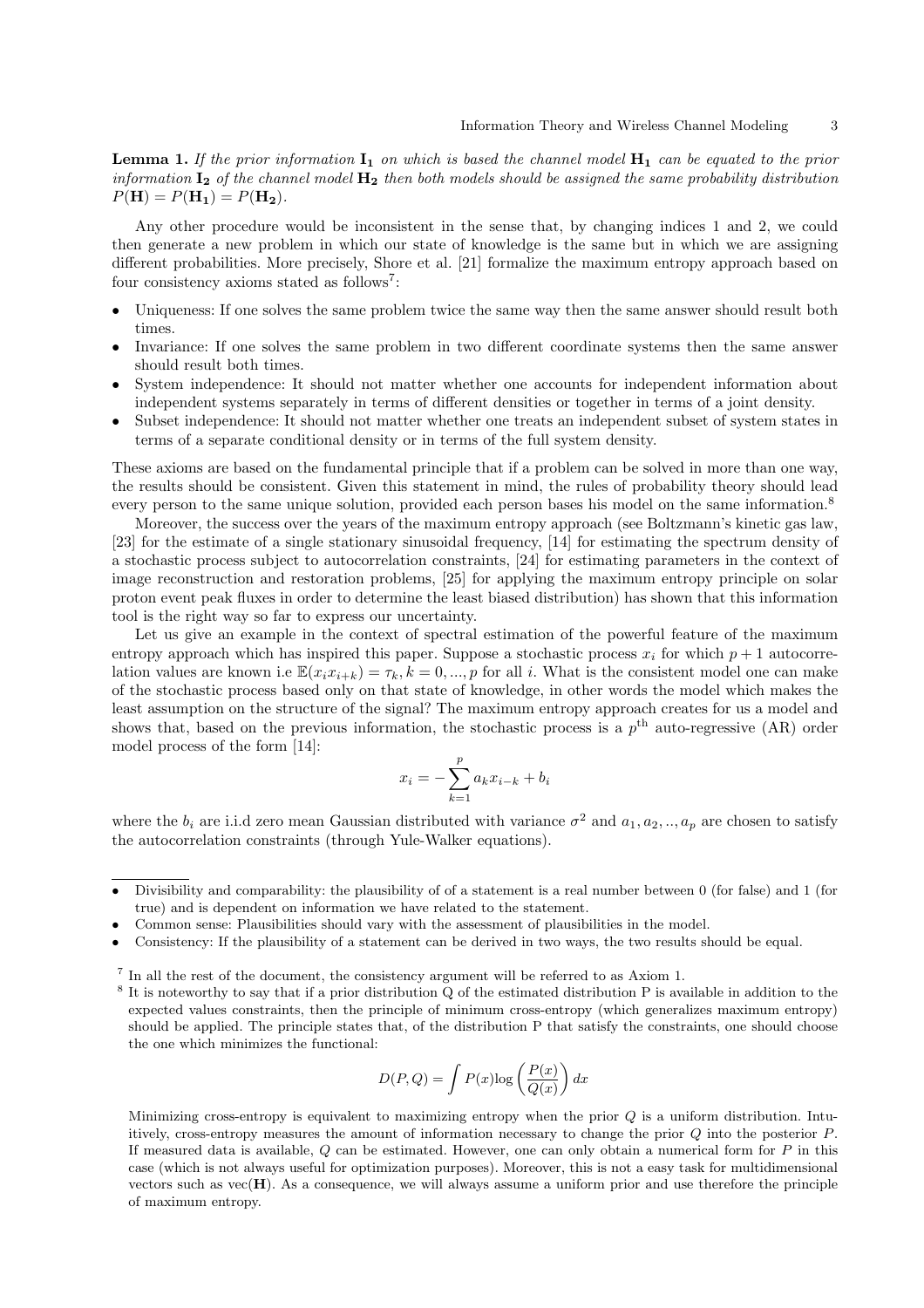In this contribution, we would like to provide guidelines for creating models from an information theoretic point of view and therefore make extensive use of the principle of maximum entropy together with the principle of consistency.

## 2 Some Considerations

#### 2.1 Channel Modelling Methodology

In this contribution, we provide a methodology (already successfully used in Bayesian spectrum analysis [23, 17]) for inferring on channel models. The goal of the modelling methodology is twofold:

- to define a set of rules, called hereafter consistency axioms, where only our state of knowledge needs to be defined.
- to use a measure of uncertainty, called hereafter entropy, in order to avoid the arbitrary introduction or assumption of information that is not available.

In other words, if two published papers make the same assumptions in the abstract (concrete buildings in Oslo where one avenue...), then both papers should provide the same channel model.

To achieve this goal, in all this document, the following procedure will be applied: every time we have some information on the environment (and not make assumptions on the model!), we will ask a question based on that the information and provide a model taking into account that information and nothing more! The resulting model and its compliance with later test measurements will justify whether the information used for modelling was adequate to characterize the environment in sufficient details. Hence, when asked the question, "what is the consistent model one can make knowing the directions of arrival, the number of scatterers, the fact that each path has zero mean and a given variance?" we will suppose that the information provided by this question is unquestionable and true i.e the propagation environment depends on fixed steering vectors, each path has effectively zero mean and a given variance. We will suppose that effectively, when waves propagate, they bounce onto scatterers and that the receiving antenna sees these ending scatterers through steering directions. Once we assume this information to be true, we will construct the model based on Bayesian tools.<sup>9</sup> .

To explain this point of view, the author recalls an experiment made by his teacher during a tutorial explanation on the duality behavior of light: photon or wave. The teacher took two students of the class, called here



Fig. 2. Duality wave-corpuscule?

A and B for simplicity sake. To student A, he showed view (1') (see Figure 2) of a cylinder and to student

<sup>&</sup>lt;sup>9</sup> Note that in Bayesian inference, all probabilities are conditional on some hypothesis space (which is assumed to be true).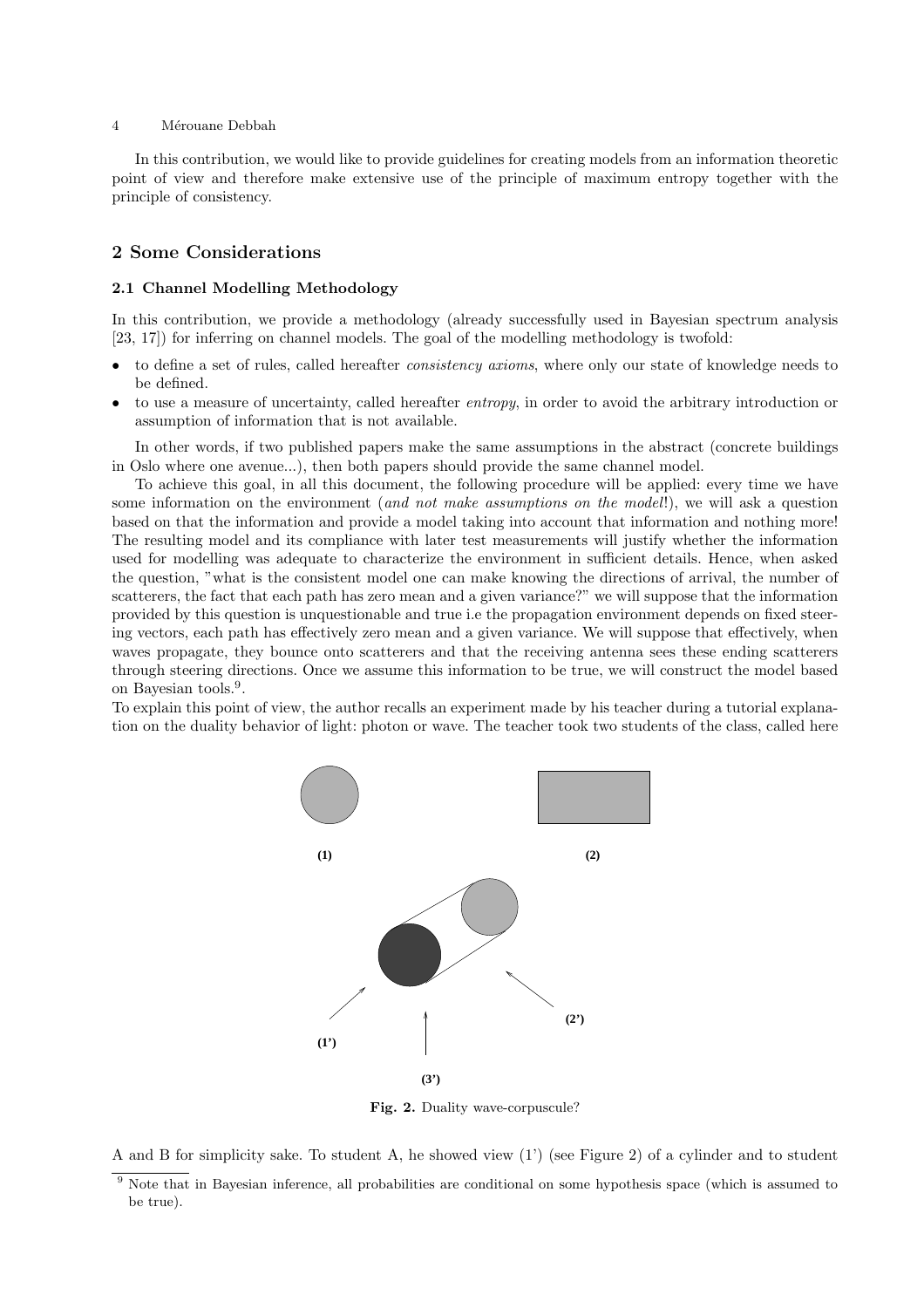B, he showed view (2') of the same cylinder. For A, the cylinder was a circle and for B, the cylinder was a rectangle. Who was wrong? Well, nobody. Based on the state of knowledge (1'), representing the cylinder as a circle is the best one can do. Any other representation of the cylinder would have been made on unjustified assumptions (the same applies to view  $(2')$ ). Unless we have another state of knowledge (view  $(3')$ ), the true nature of the object will not be found.

Our channel modelling will not pretend to seek reality but only to represent view  $(1')$  or view  $(2')$  in the most accurate way (i.e if view (1') is available then our approach should lead into representing the cylinder as a circle and not as a triangle for example). If the model fails to comply with measurements, we will not put into doubt the model but conclude that the information we had at hand to create the model was insufficient. We will take into account the failure as a new source of information and refine/change our question in order to derive a new model based on the principle of maximum entropy which complies with the measurements. This procedure will be routinely applied until the right question (and therefore the right answer) is found. When performing scientific inference, every question asked, whether right or wrong, is important. Mistakes are eagerly welcomed as they lead the path to better understand the propagation environment. Note that the approach devised here is not new and has already been used by Jaynes [20] and Jeffrey [26]. We give hereafter a summary of the modelling approach:

- 1. Question selection: the modeler asks a question based on the information available.
- 2. Construct the model: the modeler uses the principle of maximum entropy (with the constraints of the question asked) to construct the model  $M_i$ .
- 3. Test: (When complexity is not an issue) The modeler computes the a posteriori probability of the model and ranks the model.
- 4. Return to 1.: The outcome of the test is some "new information" evidence to keep/refine/change the question asked. Based on this information, the modeler can therefore make a new model selection.

This algorithm is iterated as many times as possible until better ranking is obtained. However, we have to alert the reader on one main point: the convergence of the previous algorithm is not at all proven. Does this mean that we have to reject the approach? we should not because our aim is to better understand the environment and by successive tests, we will discard some solutions and keep others.

We provide hereafter a brief historical example to highlight the methodology. In the context of spectrum estimation, the Schuster periodogram (also referred in the literature as the discrete Fourier transform power spectrum) is commonly used for the estimation of hidden frequencies in the data. The Schuster periodogram is defined as:

$$
F(\omega) = \frac{1}{N} \mid \sum_{k=1}^{N} s_k e^{-j\omega t_k} \mid^2
$$

 $s_k$  is the data of length N to be analyzed. In order to find the hidden frequencies in the data, the general procedure is to maximize  $F(\omega)$  with respect to  $\omega$ . But as in our case, one has to understand why/when to use the Schuster periodogram for frequency estimation. The Schuster periodogram answers a specific question based on a specific assumption (see the work of Bretthorst [17]). In fact, it answers the following question: "what is the optimal frequency estimator for a data set which contains a single stationary sinusoidal frequency in the presence of Gaussian white noise?" From the standpoint of Bayesian probability, the discrete Fourier Transform power spectrum answers a specific question about single (and not two or three....) stationary sinusoidal frequency estimation. Given this state of knowledge, the periodogram will consider everything in the data that cannot be fit to a single sinusoid to be noise and will therefore, if other frequencies are present, misestimate them. However, if the periodogram does not succeed in estimating multiple frequencies, the periodogram is not to blame but only the question asked! One has to devise a new model (a model maybe based on a two stationary sinusoidal frequencies?). This new model selection will lead to a new frequency estimator in order to take into account the structure of what was considered to be noise. This routine is repeated and each time, the models can be ranked to determine the right number of frequencies.

#### 2.2 Information and Complexity

In the introduction, we have recalled the work of Shore et al. [21] which shows that maximizing entropy leads to consistent solutions. However, incorporating information in the entropy criteria which is not given in terms of expected values is not an easy task. In particular, how does one incorporate information on the fact that the room has four walls and two chairs? In this case, we will not maximize entropy based only on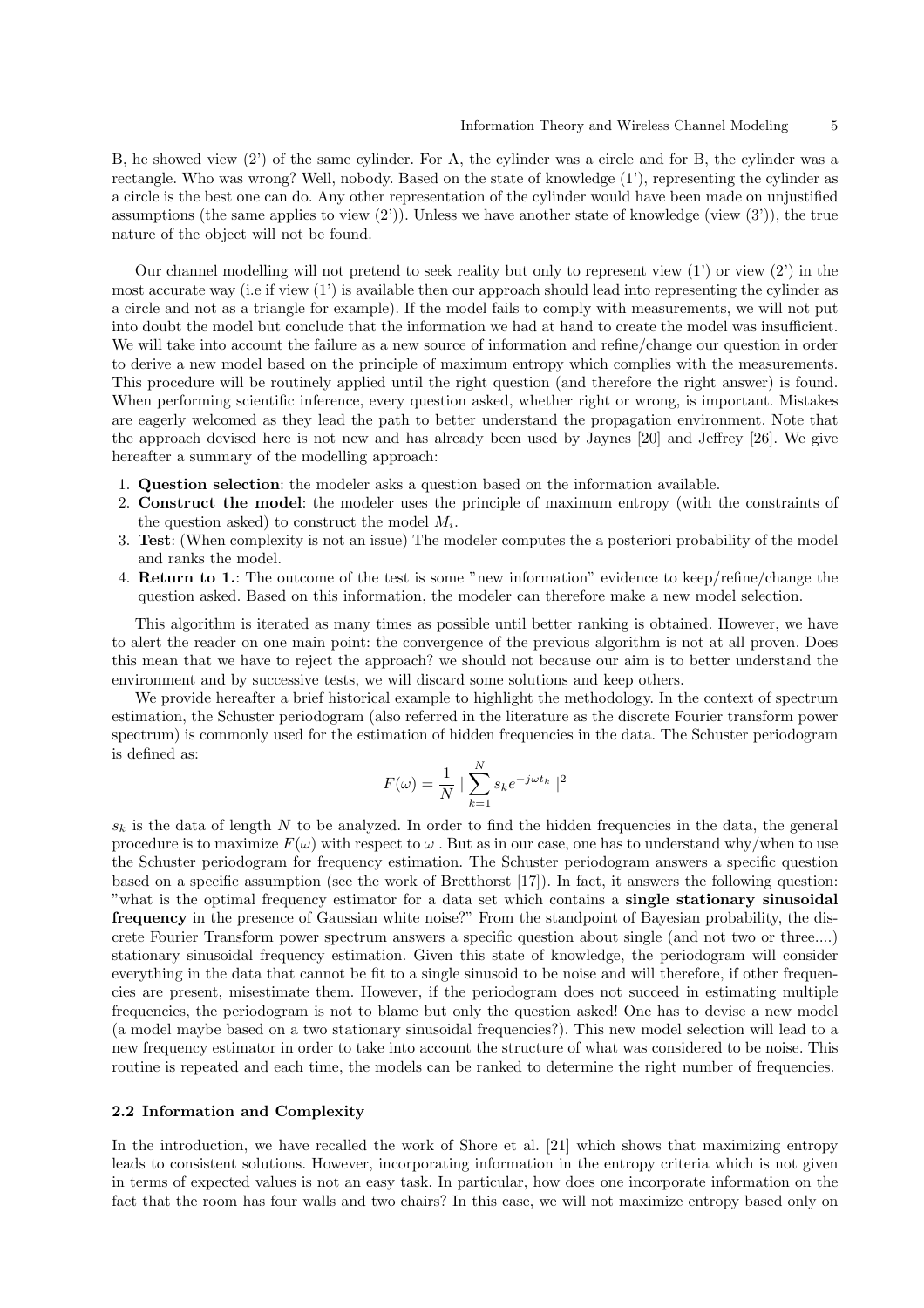the information we have (expected values and number of chairs and walls): we will maximize entropy based on the expected values and a structured form of the channel matrix (which is more than the information we have since the chairs and walls are not constraint equations in the entropy criteria). This ad-hoc procedure will be used because it is extremely difficult to incorporate knowledge on physical considerations (number of chairs, type of room...) in the entropy criteria. Each time this ad-hoc procedure is used, we will verify that although we maximize entropy under a structured constraint, we remain consistent. Multiple iterations of this procedure will refine the structured form of the channel until the modeler obtains a consistent structured models that maximizes entropy.

A question the reader could ask is whether we should take into account all the information provided, in other words, what information is useful? We should of course consider all the available information but there is a compromise to be made in terms of model complexity. Each information added will not have the same effect on the channel model and might as well more complicate the model for nothing rather than bring useful insight on the behavior of the propagation environment. To assume further information by putting some additional structure would not lead to incorrect predictions: however, if the predictions achieved with or without the details are equivalent, then this means that the details may exist but are irrelevant for the understanding of our model<sup>10</sup>. As a typical example, when conducting iterative decoding analysis [27], Gaussian models of priors are often sufficient to represent our information. Inferring on other moments and deriving the true probabilities will only complicate the results and not yield a better understanding.

### 3 Gaussian i.i.d Channel Model

#### 3.1 Finite Energy Case

In this section, we give a precise justification on why and when the Gaussian i.i.d model should be used. We recall the general model:

$$
\mathbf{y} = \sqrt{\frac{\rho}{n_t}} \mathbf{H} \mathbf{x} + \mathbf{n}
$$

Imagine now that the modeler is in a situation where it has no measurements and no knowledge where the transmission took place. The only thing the modeler knows is that the channel carries some energy  $E$ , the transmission took place. The only thing the modeler knows is that the channel carries some energy  $E$ ,<br>in other words,  $\frac{1}{n_r n_t} \mathbb{E} \left( \sum_{i=1}^{n_r} \sum_{j=1}^{n_t} |h_{ij}|^2 \right) = E$ . Knowing only this information, the modele the following question: what is the consistent model one can make knowing only the energy  $E$  (but not the correlation even though it may exist) ? In other words, based on the fact that:

$$
\int d\mathbf{H} \sum_{i=1}^{n_r} \sum_{j=1}^{n_t} |h_{ij}|^2 P(\mathbf{H}) = n_t n_r E \qquad \text{(Finite energy)} \tag{4}
$$

$$
\int dP(\mathbf{H}) = 1
$$
 (P(**H**) is a probability distribution) (5)

What distribution  $P(H)^{11}$  should the modeler assign to the channel? The modeler would like to derive the most general model complying with those constraints, in other words the one which maximizes our uncertainty while being certain of the energy. This statement can simply be expressed if one tries to maximize the following expression using Lagrange multipliers with respect to  $P$ :

$$
L(P) = -\int d\mathbf{H}P(\mathbf{H})\log P(\mathbf{H}) + \gamma \sum_{i=1}^{n_r} \sum_{j=1}^{n_t} [E - \int d\mathbf{H} | h_{ij} |^2 P(\mathbf{H})]
$$

$$
+ \beta \left[1 - \int d\mathbf{H}P(\mathbf{H})\right]
$$

 $\frac{10}{10}$  Limiting one's information is a general procedure that can be applied to many other fields. As a matter of fact, the principle "one can know less but understand more" seems the only reasonable way to still conduct research considering the huge amount of papers published each year.

<sup>&</sup>lt;sup>11</sup> It is important to note that we are concerned with  $P(H | I)$  where I represents the general background knowledge (here the variance) used to formulate the problem. However, for simplicity sake,  $P(H | I)$  will be denoted  $P(H)$ .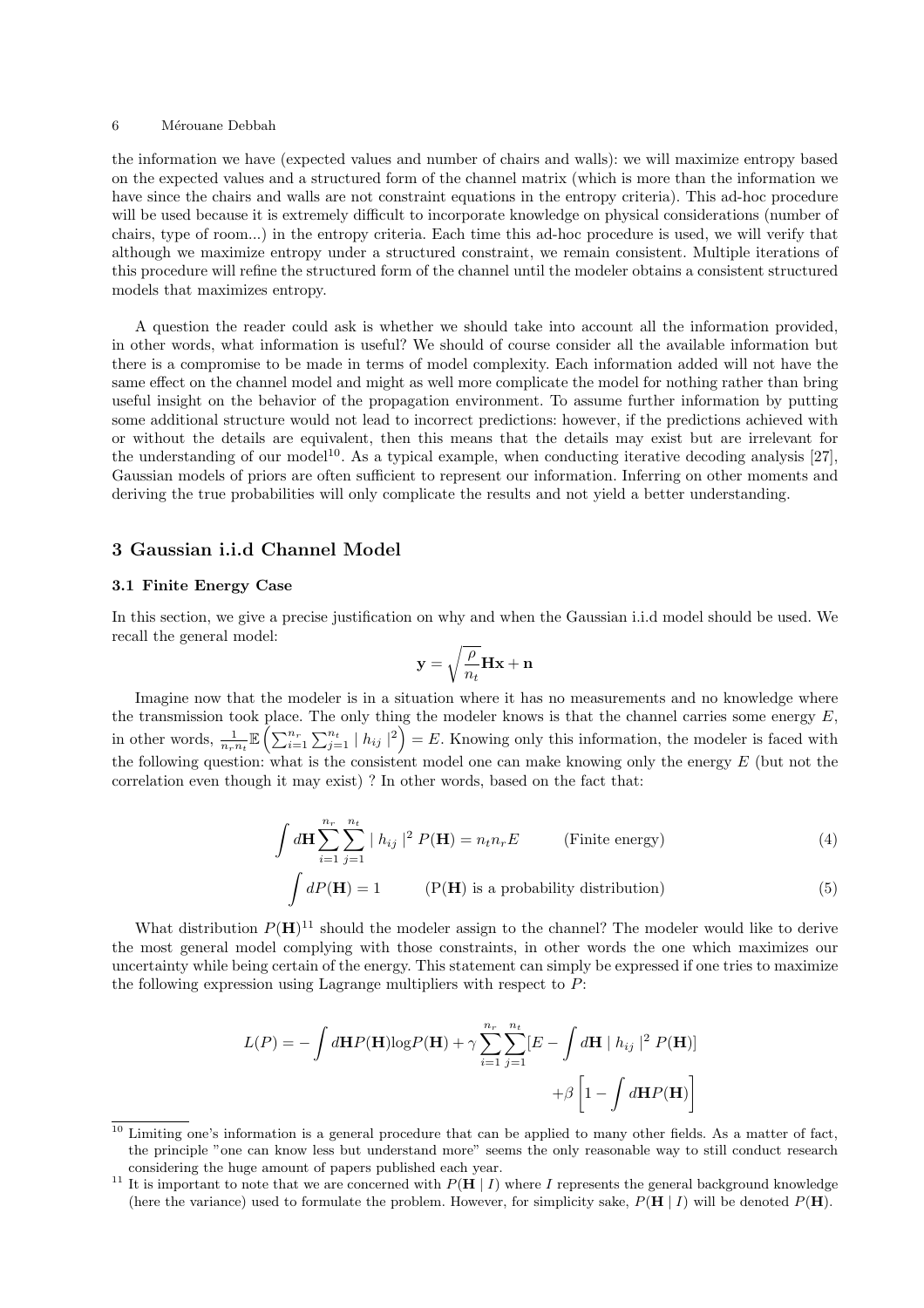If we derive  $L(P)$  with respect to P, we get:

$$
\frac{dL(P)}{dP} = -1 - \log P(\mathbf{H}) - \gamma \sum_{i=1}^{n_r} \sum_{j=1}^{n_t} |h_{ij}|^2 - \beta = 0
$$

then this yields:

$$
P(\mathbf{H}) = e^{-(\beta + \gamma \sum_{i=1}^{n_r} \sum_{j=1}^{n_t} |h_{ij}|^2 + 1)}
$$
  
=  $e^{-(\beta + 1)} \prod_{i=1}^{n_r} \prod_{j=1}^{n_t} \exp(-(\gamma | h_{ij} |^2))$   
=  $\prod_{i=1}^{n_r} \prod_{j=1}^{n_t} P(h_{ij})$ 

with

$$
P(h_{ij}) = e^{-(\gamma|h_{ij}|^2 + \frac{\beta + 1}{n_r n_t})}.
$$

One of the most important conclusions of the maximum entropy principle is that while we have only assumed the variance, these assumptions imply independent entries since the joint probability distribution  $P(H)$  simplifies into products of  $P(h_{ij})$ . Therefore, based on the previous state of knowledge, the only maximizer of the entropy is the i.i.d one. This does not mean that we have supposed independence in the model. In the generalized  $L(P)$  expression, there is no constraint on the independence. Another surprising result is that the distribution achieved is Gaussian. Once again, gaussianity is not an assumption but a consequence of the fact that the channel has finite energy. The previous distribution is the least informative probability density function that is consistent with the previous state of knowledge. When only the variance of the channel paths are known (but not the frequency bandwidth, nor knowledge of how waves propagate, nor the fact that scatterers exist...) then the only consistent model one can make is the Gaussian i.i.d model. In order to fully derive  $P(\mathbf{H})$ , we need to calculate the coefficients  $\beta$  and  $\gamma$ . The coefficients are solutions of the following constraint equations:

$$
\int d\mathbf{H} \sum_{i=1}^{n_r} \sum_{j=1}^{n_t} |h_{ij}|^2 P(\mathbf{H}) = n_t n_r E
$$

$$
\int d\mathbf{H} P(\mathbf{H}) = 1
$$

Solving the previous equations yields the following probability distribution:

$$
P(\mathbf{H}) = \frac{1}{(\pi E)^{n_r n_t}} \exp\{-\sum_{i=1}^{n_r} \sum_{j=1}^{n_t} \frac{|h_{ij}|^2}{E}\}
$$

Of course, if one has any additional knowledge, then this information should be integrated in the  $L(P)$ criteria and would lead to a different result.

As a typical example, suppose that the modeler knows that the frequency paths have different variances such as  $\mathbb{E}(|h_{ij}|^2) = E_{ij}$ . Using the same methodology, it can be shown that :

$$
P(\mathbf{H}) = \prod_{i=1}^{n_r} \prod_{j=1}^{n_t} P(h_{ij})
$$

with  $P(h_{ij}) = \frac{1}{\pi E_{ij}} e^{-\frac{|h_{ij}|^2}{E_{ij}}}$  $\overline{E_{ij}}$ . The principle of maximum entropy still attributes independent Gaussian entries to the channel matrix but with different variances.

Suppose now that the modeler knows that the path  $h_{pk}$  has a mean equal to  $\mathbb{E}(h_{pk}) = m_{pk}$  and variance  $\mathbb{E}(|h_{pk} - m_{pk}|^2) = E_{pk}$ , all the other paths having different variances (but nothing is said about the mean). Using as before the same methodology, we show that:

$$
P(\mathbf{H}) = \prod_{i=1}^{n_r} \prod_{j=1}^{n_t} P(h_{ij})
$$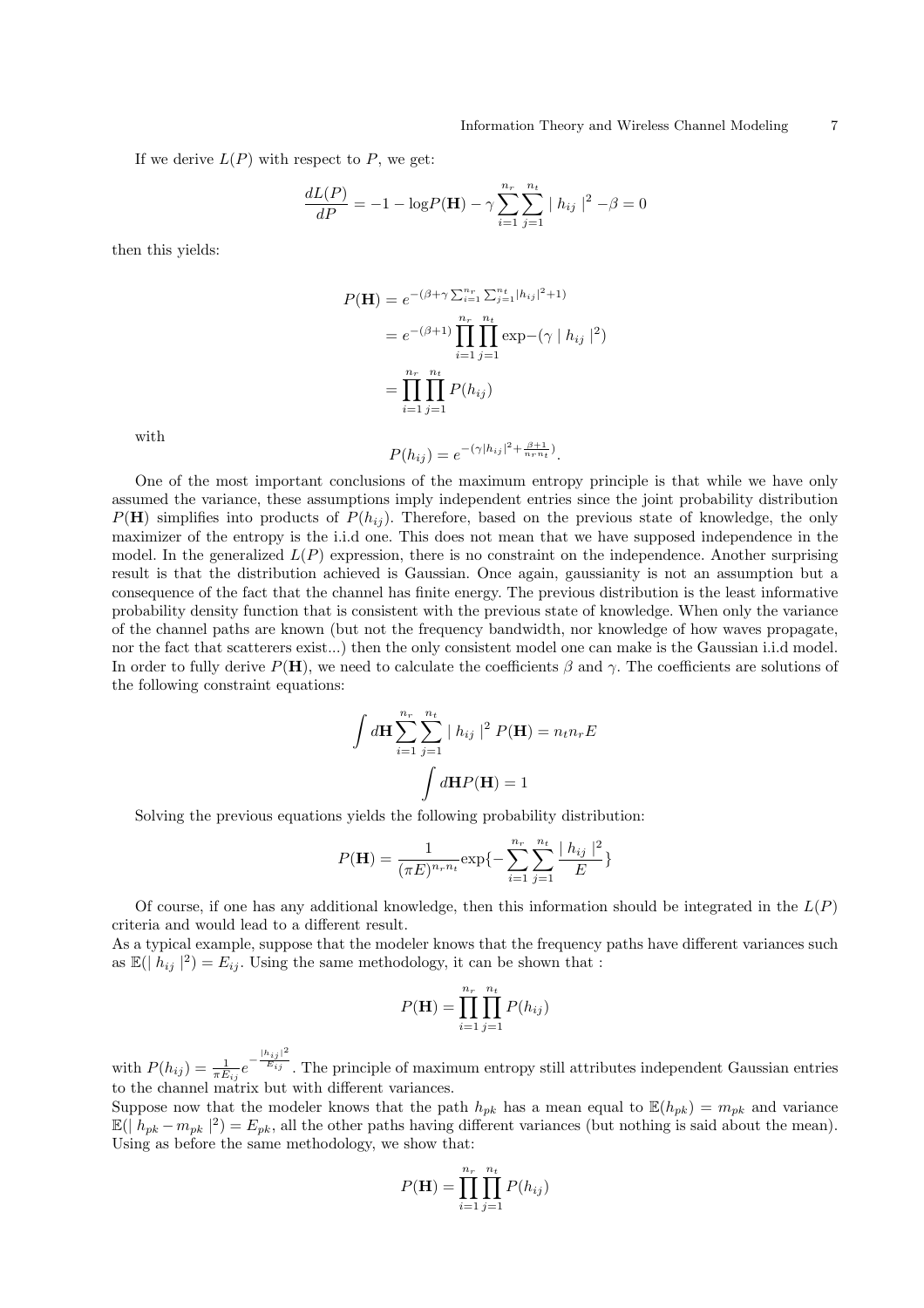with for all  $\{i, j, (i, j) \neq (p, k)\}$   $P(h_{ij}) = \frac{1}{\pi E_{ij}} e^{-\frac{|h_{ij}|^2}{E_{ij}}}$  and  $P(h_{pk}) = \frac{1}{\pi E_{pk}} e^{-\frac{|h_{pk} - m_{pk}|^2}{E_{pk}}}$  $\sqrt{E_{pk}}$  . Once again, different but still independent Gaussian distributions are attributed to the MIMO channel matrix.

The previous examples can be extended and applied whenever a modeler has some new source of information in terms of expected values on the propagation environment<sup>12</sup>. In the general case, if  $N$  constraints tion **in terms of expected values** on the propagation environment<sup>22</sup>. In the general case, if *N* constraints are given on the expected values of certain functions  $\int g_i(\mathbf{H})P(\mathbf{H})d\mathbf{H} = \alpha_i$  for  $i = 1...N$ , then the pr of maximum entropy attributes the following distribution [28]:

$$
P(\mathbf{H}) = e^{-(1+\lambda + \sum_{i=1}^{N} \lambda_i g_i(\mathbf{H}))}
$$

where the values of  $\lambda$  and  $\lambda_i$  (for  $i = 1..N$ ) can be obtained by solving the constraint equations.

Although these conclusions are widely known in the Bayesian community, the author is surprised that many MIMO channel papers begin with: "let us assume a  $n_r \times n_t$  matrix with Gaussian i.i.d entries...". No assumptions on the model should be made. Only the state of knowledge should be clearly stated at the beginning of each paper and the conclusion of the maximum entropy approach can be straightforwardly used. $13$ 

As a matter of fact, the Gaussian i.i.d model should not be "thrown" away but be extensively used whenever our information on the propagation conditions is scarce (we don't know in what environment we are transmitting our signal i.e the frequency, the bandwidth, WLAN scenario, we do not know what performance measure we target... $)^{14}$ .

#### 3.2 Finite Energy unknown

We will consider a case similar to the previous section where the modeler is in a situation where it has no measurements and no knowledge where the transmission took place. The modeler does know that the channel carries some energy E but is not aware of its value.

In the case where the modeler knows the value of  $E$ , we have shown that:

$$
P(\mathbf{H} \mid E) = \frac{1}{(\pi E)^{n_r n_t}} \exp\{-\sum_{i=1}^{n_r} \sum_{j=1}^{n_t} \frac{|h_{ij}|^2}{E}\}
$$

In general, when  $E$  is unknown, the probability distribution is derived according to:

$$
P(\mathbf{H}) = \int P(\mathbf{H}, E) dE
$$

$$
= \int P(\mathbf{H} | E) P(E) dE
$$

and is consistent with the case where E is known i.e  $P(E) = \delta(E - E_0)$ :

$$
P(\mathbf{H}) = \frac{1}{(\pi E_0)^{n_r n_t}} \exp\{-\sum_{i=1}^{n_r} \sum_{j=1}^{n_t} \frac{|h_{ij}|^2}{E_0}\}
$$

In the case were the energy E is unknown, one has to determine  $P(E)$ . E is a positive variance parameter and the channel can not carry more energy than what is transmitted (i.e  $E \n\t\le E_{\text{max}}$ ). This is merely the sole knowledge the modeler has about  $E$  on which the modeler has to derive a prior distribution<sup>15</sup>.

 $\overline{12}$  The case where information is not given in terms of expected values is treated afterwards.

<sup>&</sup>lt;sup>13</sup> "Normality is not an assumption of physical fact at all. It is a valid description of our state of information", Jaynes.

<sup>&</sup>lt;sup>14</sup> In "The Role of Entropy in Wave Propagation" [29], Franceschetti et al. show that the probability laws that describe electromagnetic magnetic waves are simply maximum entropy distributions with appropriate moment constraints. They suggest that in the case of dense lattices, where the inter-obstacle hitting distance is small compared to the distance traveled, the relevant metric is non-Euclidean whereas in sparse lattices, the relevant metric becomes Euclidean as propagation is not constrained along the axis directions.

<sup>&</sup>lt;sup>15</sup> Jeffrey [26] already in 1939 proposed a way to handle this issue based on invariance properties and consistency axioms. He suggested that a proper way to express incomplete ignorance of a continuous variable known to be positive is to assign uniform prior probability to its logarithm, in other words:  $P(E) \propto \frac{1}{E}$ . However, the distribution is improper and one can not therefore marginalize with this distribution.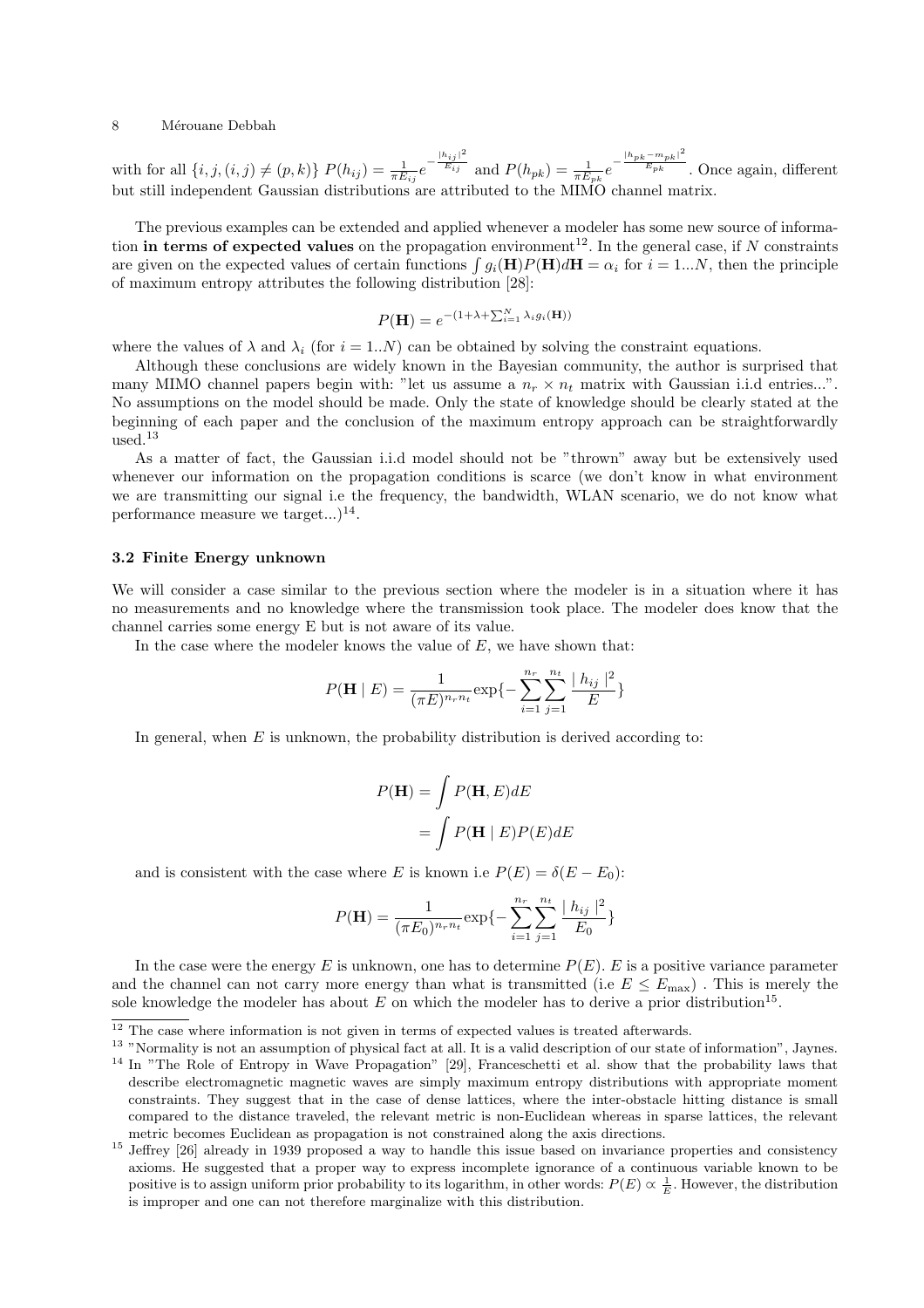In this case, using maximum entropy arguments, one can derive  $P(E)$ :

$$
P(E) = \frac{1}{E_{\text{max}}} \qquad \qquad 0 \le E \le E_{\text{max}}
$$

As a consequence,

$$
P(\mathbf{H}) = \int_0^{E_{\text{max}}} \frac{1}{(\pi E)^{n_r n_t}} \exp\{-\sum_{i=1}^{n_r} \sum_{j=1}^{n_t} \frac{|h_{ij}|^2}{E}\} dE
$$

With the change of variables  $u = \frac{1}{E}$ , we obtain:

$$
P(\mathbf{H}) = \frac{1}{E_{\max} \pi^{n_r n_t}} \int_{\frac{1}{E_{\max}}}^{\infty} u^{n_r n_t - 2} e^{-\sum_{i=1}^{n_r} \sum_{j=1}^{n_t} |h_{ij}|^2 u} du
$$

Note that the distribution is invariant by unitary transformations, is not Gaussian and moreover the entries are not independent when the modeler has no knowledge on the amount of energy carried by the channel. This point is critical and shows the effect of the lack of information on the exact energy<sup>16</sup>.

In the case  $n_t = 1$  and  $n_r = 2$ , we obtain:

$$
P(\mathbf{H}) = \frac{1}{E_{\text{max}}\pi^2 \sum_{i=1}^{2} |h_{i1}|^2} e^{-\frac{\sum_{i=1}^{2} |h_{i1}|^2}{E_{\text{max}}}}
$$

### 3.3 Correlation matrix unknown

Suppose now that the modeler knows that correlation exists between the entries of the channel matrix H but is not aware of the value of the correlation matrix  $\mathbf{Q} = \mathbb{E}(\text{vec}(\mathbf{H})\text{vec}(\mathbf{H})^H)$ . What consistent distribution should the modeler attribute to the channel based only on that knowledge?

To answer this question, suppose that the correlation matrix  $\mathbf{Q} = \mathbf{V}\mathbf{\Lambda}\mathbf{V}^H$  is known  $(\mathbf{V} = [\mathbf{v}_1, ... \mathbf{v}_{n_r n_t}]$ is a  $n_r n_t \times n_r n_t$  unitary matrix whereas  $\Lambda$  is a  $n_r n_t \times n_r n_t$  diagonal matrix  $\Lambda = \text{diag}(\lambda_1, ..., \lambda_{n_r n_t})$  with  $\lambda_i \geq 0$  for  $1 \leq i \leq n_r n_t$ ).

Using the maximum entropy principle, one can easily show that:

$$
P(\mathbf{H} \mid \mathbf{V}, \mathbf{\Lambda}) = \frac{1}{\prod_{i=1}^{n_r n_t} \pi \lambda_i} \exp\{\sum_{i=1}^{n_r n_t} \frac{|\mathbf{v_i}^H \text{vec}(\mathbf{H})|^2}{\lambda_i}\}
$$

The channel distribution can be obtained:

$$
P(\mathbf{H}) = \int P(\mathbf{H}, \mathbf{V}, \mathbf{\Lambda}) d\mathbf{V} d\mathbf{\Lambda}
$$

$$
= \int P(\mathbf{H} | \mathbf{V}, \mathbf{\Lambda}) P(\mathbf{V}, \mathbf{\Lambda}) d\mathbf{V} d\mathbf{\Lambda}
$$

If the correlation matrix is perfectly known, then  $P(V, \Lambda) = \delta(V - V^0)\delta(\Lambda - \Lambda^0)$  and

$$
P(\mathbf{H}) = \frac{1}{\prod_{i=1}^{n_r n_t} \pi \lambda^0_i} \exp\{\sum_{i=1}^{n_r n_t} \frac{\mid \mathbf{v^0}_\mathbf{i}^H \text{vec}(\mathbf{H})\mid^2}{\lambda^0_i}\}
$$

In the case were the correlation matrix Q is unknown, one has to determine  $P(V, \Lambda) = P(\Lambda | V)P(V)$ . This is the problem of constructing an ignorance prior corresponding to ignorance of both scale (up to some constraints proper to our problem) and rotation. The a priori distribution can be derived as well as the joint probability distribution using tools from statistical physics. Due to limited space, the result is not provided but can be found in the recent work of the author [30].

 $16$  In general, closed form solutions of the distributions do not exist. In this case, a powerful tool for approximate Bayesian inference that uses Markov Chain Monte Carlo to compute marginal posterior distributions of interest can be used through WinBUGS (http://www.mrc-bsu.cam.ac.uk/bugs/welcome.shtml.)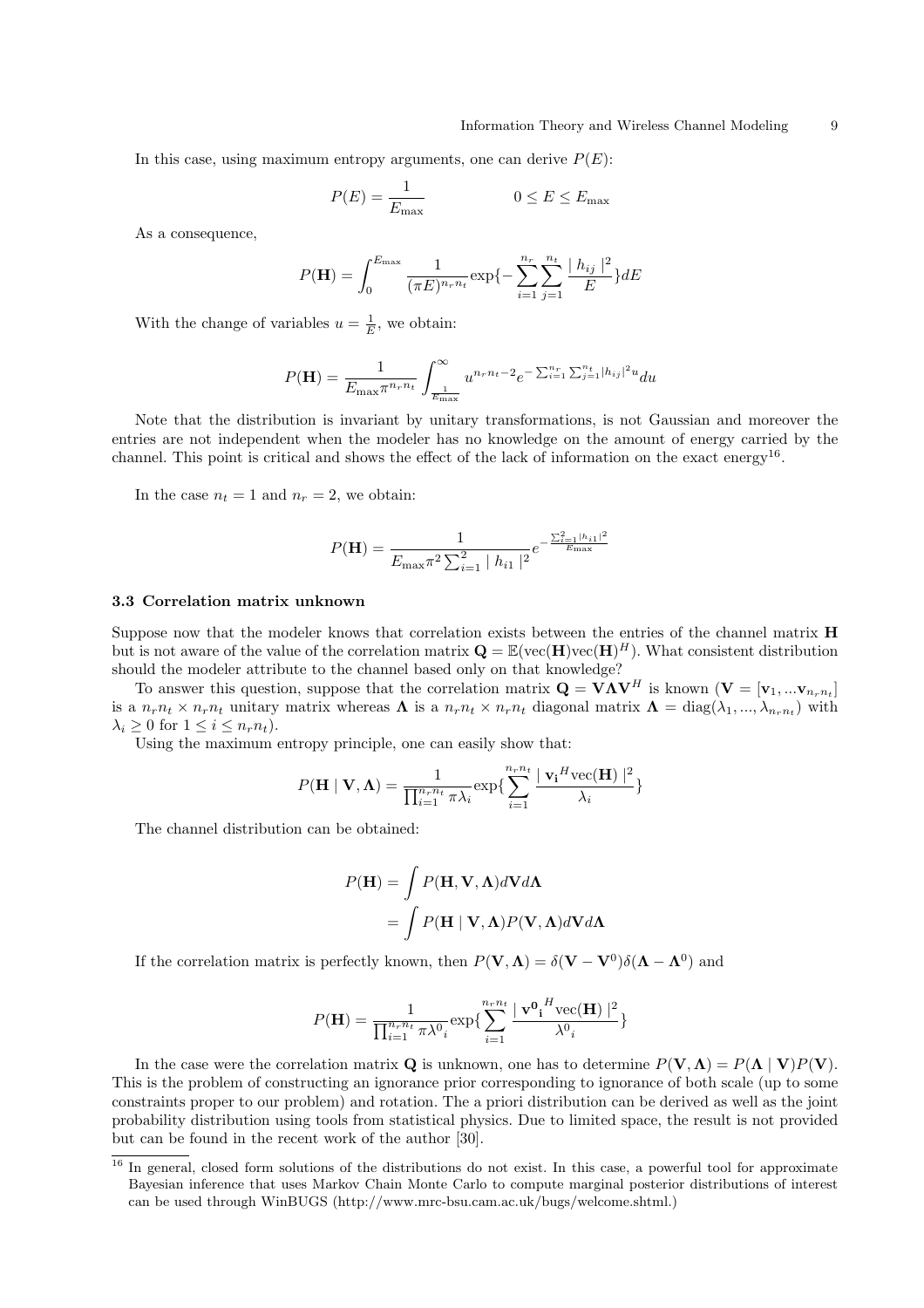## 4 Knowledge of the directions of arrival, departure, delay, bandwidth, power: frequency selective channel model with time variance

#### 4.1 Knowledge of the directions of arrival or departure

The modeler<sup>17</sup> is interested in modelling the channel over time scales over which the locations of scatterers do not not change significantly relative to the transmitter or receiver. This is equivalent to considering time scales over which the channel statistics do not change significantly. However, the channel realizations do vary over such time scales. Imagine that the modeler is in a situation where it knows the energy carried by the channel (nothing is known about the mean)<sup>18</sup>. Moreover, the modeller knows from electromagnetic theory that when a wave propagates from a scatterer to the receiving antennas, the signal can be written in an exponential form

$$
\mathbf{s}(t, \mathbf{d}) = \mathbf{s_0} e^{j(\mathbf{k}^T \mathbf{d} - 2\pi ft)} \tag{6}
$$

which is the plane wave solution of the Maxwell equations in free non-dispersive space for wave vector  $\mathbf{k} \in 2^{\times 1}$ and location vector  $\mathbf{d} \in 2^{x}$ . The reader must note that other solutions to the Maxwell equations exist and therefore the modeler is making an important restriction. The direction of the vector  $s_0$  gives us knowledge on the polarization of the wave while the direction of the wave vector  $\bf{k}$  gives us knowledge on the direction of propagation. The phase of the signal results in  $\phi = \mathbf{k}^T \mathbf{d}$ . The modeler considers for simplicity sake that the scatterers and the antennas lie in the same plane. The modeler makes use of the knowledge that the steering vector is known up to a multiplicative complex constant that is the same for all antennas.

Although correlation might exist between the scatterers, the modeler is not aware of such a thing. Based on this state of knowledge, the modeler wants to derive a model which takes into account all the previous constraints while leaving as many degrees of freedom as possible to the other parameters (since the modeler does not want to introduce unjustified information). In other words, based on the fact that:

$$
\mathbf{H} = \frac{1}{\sqrt{s_r}} \begin{pmatrix} e^{j\phi_{1,1}} & \cdots & e^{j\phi_{1,s_r}} \\ \vdots & \ddots & \vdots \\ e^{j\phi_{n_r,1}} & \cdots & e^{j\phi_{n_r,s_r}} \end{pmatrix} \mathbf{\Theta}_{s_r \times n_t}
$$

what distribution should the modeler attribute to  $\mathbf{\Theta}_{s_r \times n_t}$ ? H is equal to  $\frac{1}{\sqrt{s_r}} \mathbf{\Phi} \mathbf{\Theta}, \phi_{i,j} = \mathbf{k} . \mathbf{r}_{i,j}$  and  $\mathbf{r}_{i,j}$ is the distance between the receiving antenna i and receiving scatterer j and  $\Phi$ is a  $n_r \times s_r$  matrix  $(s_r$  is the number of scatterers) which represents the directions of arrival from randomly positioned scatterers to the receiving antennas.  $\Theta_{s_r \times n_t}$  is an  $s_r \times n_t$  matrix which represents the scattering environment between the transmitting antennas and the scatterers (see Figure 3).

The consistency argument (see Proposition 1) states that if the DoA (Directions of Arrival) are unknown then  $\mathbf{H} = \frac{1}{\sqrt{s_r}} \mathbf{\Phi}_{n_r \times s_r} \mathbf{\Theta}_{s_r \times n_t}$  should be assigned an i.i.d Gaussian distribution since the modeler is in the same state of knowledge as before where it only knew the variance.

Based on the previous remarks, let us now derive the distribution of  $\Theta_{s_r \times n_t}$ . The probability distribution  $P(H)$  is given by:

$$
P(\mathbf{H}) = \int P(\mathbf{\Phi} \Theta \mid \mathbf{\Phi}, s_r) P(\mathbf{\Phi} \mid s_r) P(s_r) ds_r d\mathbf{\Phi}
$$

- When  $\Phi$  and  $s_r$  are known, then  $P(\Phi \mid s_r) = \delta(\Phi \Phi^0)$  and  $P(s_r) = \delta(s_r s_r^0)$ . Therefore  $P(\mathbf{H}) =$  $P(\mathbf{\Phi}^0\mathbf{\Theta})$ .
- When  $\Phi$  and  $s_r$  are unknown: the probability distribution of the frequency path  $h_{ij}$  is:

$$
P(h_{ij}) = \int P(h_{ij} | \Phi, s_r) P(\Phi | s_r) P(s_r) d\Phi ds_r
$$
\n(7)

In the case when  $P(\mathbf{\Phi} \mid s_r)$  and  $P(s_r)$  are unknown, the consistency argument states that:

<sup>&</sup>lt;sup>17</sup> We treat in this section thoroughly the directions of arrival model and show how the directions of departure model can be easily obtained from the latter case.

<sup>&</sup>lt;sup>18</sup> The case where the paths have different non-zero means can be treated the same way.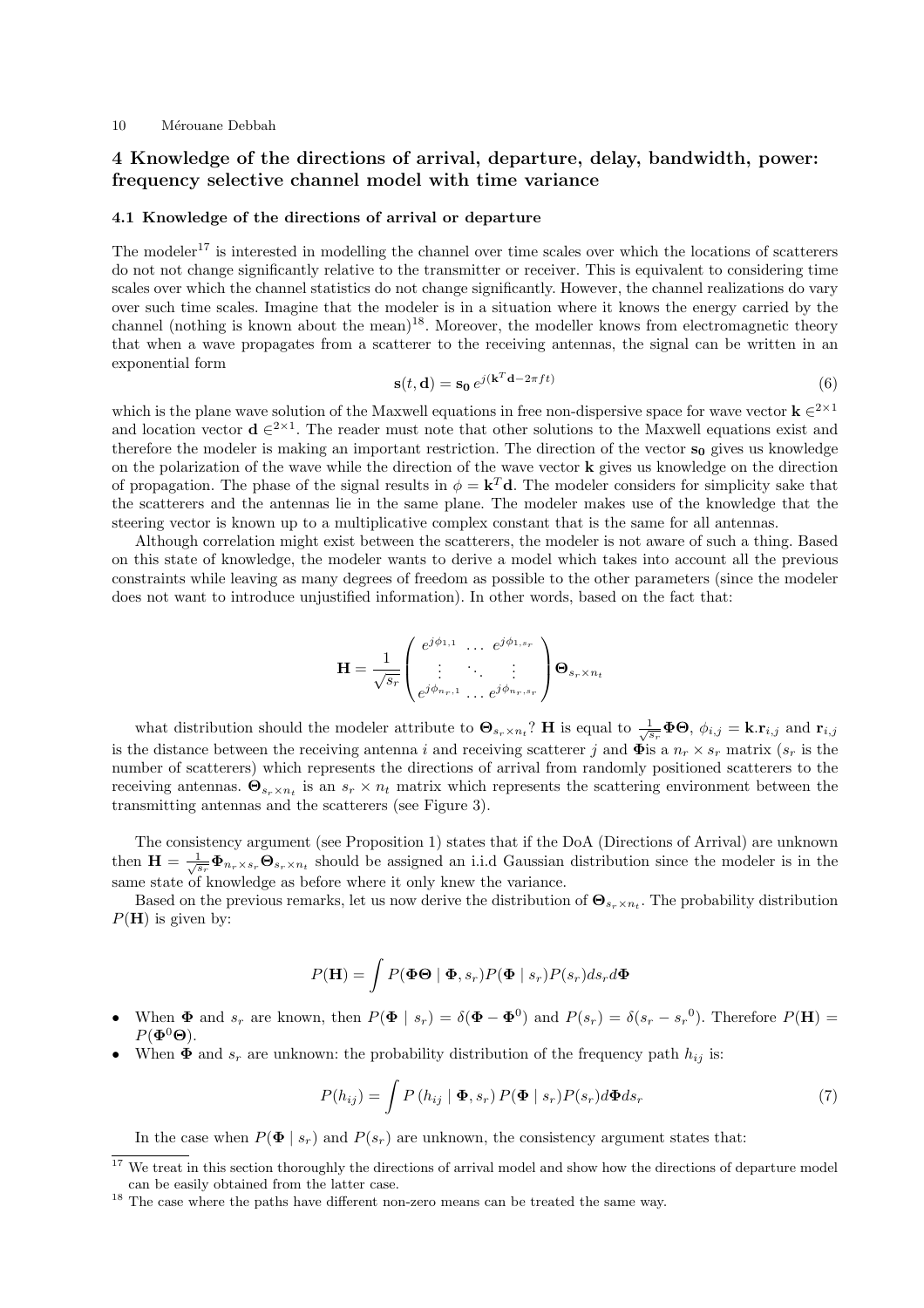- The  $\mathbf{\Theta}_{s_r \times n_t}$  matrix is such as each  $h_{ij}$  is zero mean Gaussian.
- The  $\Theta_{s_r \times n_t}$  matrix is such as  $\mathbb{E}(h_{ij}h_{mn}^{*}) = \delta_{im}\delta_{jn}$  (since  $h_{ij}$  is Gaussian, decorrelation is equivalent to independence).

In this case, the following result holds:

**Proposition 1.**  $\mathbf{\Theta}_{s_r \times n_t}$  *i.i.d. zero mean Gaussian with unit variance is solution of the consistency ar*gument and maximizes entropy.

**Proof:** Since  $\Phi$  is unknown, the principle of maximum entropy attributes independent uniformly distributed angles to each entry  $\phi_{ii}$ :

$$
P(\phi_{ij}) = \frac{1}{2\pi} \mathbf{1}_{[0,2\pi]}.
$$

Let us show that  $\mathbf{\Theta}_{s_r \times n_t}$  i.i.d zero mean with variance 1 is solution of the consistency argument. Since  $h_{ij} = \frac{1}{\sqrt{s_r}}$  $\sum_{k=1}^{s_r} \theta_{kj} e^{j\phi_{ik}}$  then  $P(h_{ij} | \Phi, s_r) = N(0, \frac{1}{s_r})$  $\sum_{k=1}^{s_r} |e^{j\phi_{ik}}|^2 = 1$  =  $\frac{1}{\sqrt{2}}$  $rac{1}{2\pi}e^{-\frac{|h_{ij}|^2}{2}}$  and therefore  $h_{ij}$  is zero mean Gaussian since:

$$
P(h_{ij}) = \int P(h_{ij} | \Phi, s_r) P(\Phi | s_r) P(s_r) d\Phi ds_r
$$
  
= 
$$
\int \frac{1}{\sqrt{2\pi}} e^{-\frac{|h_{ij}|^2}{2}} P(\Phi | s_r) P(s_r) d\Phi ds_r
$$
  
= 
$$
\frac{1}{\sqrt{2\pi}} e^{-\frac{|h_{ij}|^2}{2}} \int P(\Phi | s_r) P(s_r) d\Phi ds_r
$$
  
= 
$$
\frac{1}{\sqrt{2\pi}} e^{-\frac{|h_{ij}|^2}{2}}
$$

Moreover, we have:

$$
\mathbb{E}(h_{ij}h_{mn}^*) = \mathbb{E}_{\Theta,\Phi}(\frac{1}{\sqrt{s_r}}\sum_{k=1}^{s_r} \theta_{kj}e^{j\phi_{ik}} \frac{1}{\sqrt{s_r}}\sum_{l=1}^{s_r} \theta_{ln}^*e^{-j\phi_{ml}})
$$
  
\n
$$
= \frac{1}{s_r}\sum_{k=1}^{s_r}\sum_{l=1}^{s_r} \mathbb{E}_{\Theta}(\theta_{kj}\theta_{ln}^*)\mathbb{E}_{\Phi}(e^{j\phi_{ik}-j\phi_{ml}})
$$
  
\n
$$
= \frac{1}{s_r}\sum_{k=1}^{s_r}\sum_{l=1}^{s_r} \delta_{kl}\delta_{jn}\mathbb{E}_{\Phi}(e^{j\phi_{ik}-j\phi_{ml}})
$$
  
\n
$$
= \delta_{jn}\frac{1}{s_r}\sum_{k=1}^{s_r} \mathbb{E}_{\Phi}(e^{j\phi_{ik}-j\phi_{mk}})
$$
  
\n
$$
= \delta_{jn}\delta_{im}
$$

which proves that **H** is i.i.d Gaussian for unknown angles.

One interesting point of the maximum entropy approach is that while we have not assumed uncorrelated scattering, the above methodology will automatically assign a model with uncorrelated scatterers in order to have as many degrees of freedom as possible. But this does not mean that correlation is not taken into account. The model in fact leaves free degrees for correlation to exist or not. The maximum entropy approach is appealing in the sense that if correlated scattering is given as a prior knowledge, then it can be immediately integrated in the channel modelling approach (as a constraint on the covariance matrix for example). Note also that in this model, the entries of H are correlated for general DoA's.

s that in this model, the entries of **H** are correlated for general DoA's.<br>Suppose now that the modeler assumes that the different steering vectors have different amplitudes  $\sqrt{P_i^T}$ . What distribution should the modeler attribute to the matrix  $\Theta_{s_r \times n_t}$  in the following representation:

$$
\mathbf{H} = \frac{1}{\sqrt{s_r}} \begin{pmatrix} e^{j\phi_{1,1}} & \cdots & e^{j\phi_{1,s_r}} \\ \vdots & \ddots & \vdots \\ e^{j\phi_{n_r,1}} & \cdots & e^{j\phi_{n_r,s_r}} \end{pmatrix} \begin{pmatrix} \sqrt{P_1^r} & 0 & \cdots \\ 0 & \ddots & 0 \\ \vdots & 0 & \sqrt{P_{s_r}^r} \end{pmatrix} \mathbf{\Theta}_{s_r \times n_t}?
$$

**Proposition 2.**  $\Theta_{s_r \times n_t}$  *i.i.d Gaussian with variance 1 is solution of the consistency argument and maximizes* entropy

Proof: We will not go into the details as the proof is a particular case of the proof of Proposition 3.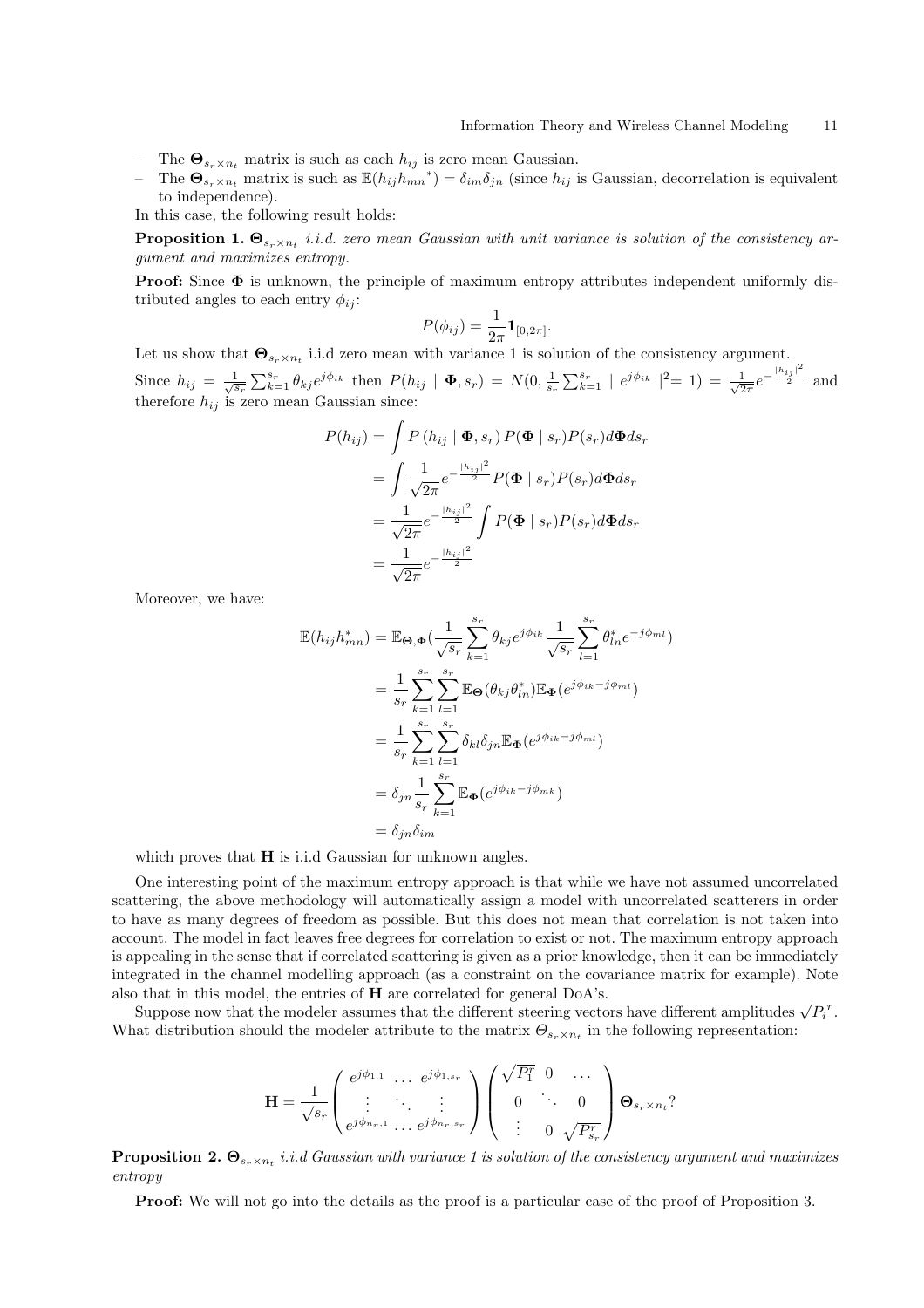

Fig. 3. Directions of arrival based model.

#### 4.2 Knowledge of the Directions of Arrival and Departure

The modeler is now interested in deriving a consistent double directional model i.e taking into account simultaneously the directions of arrival and the directions of departure. The motivation of such an approach lies in the fact that when a single bounce on a scatterer occurs, the direction of arrival and departure are deterministically related by Descartes laws and therefore the distribution of the channel matrix depends on the joint DoA-DoD spectrum. The modeler assumes as a state of knowledge the directions of departure from the transmitting antennas to the set of transmitting scatterers  $(1...s_t)$ . The modeler also assumes as a state of knowledge the directions of arrival from the set of receiving scatterers  $(1...s_r)$  to the receiving antennas. The modeler also has some knowledge that the steering directions have different powers. However, the modeler has no knowledge of what happens in between. The set  $(1...s_t)$  and  $(1...s_r)$  may be equal,  $(1...s_t)$  may be included in  $(1...s_r)$  or there may be no relation between the two. The modeler also knows that the channel carries some energy. Based on this state of knowledge, what is the consistent model the modeler can make of H

$$
\mathbf{H} = \frac{1}{\sqrt{s_r s_t}} \begin{pmatrix} e^{j\phi_{1,1}} & \cdots & e^{j\phi_{1,s_r}} \\ \vdots & \ddots & \vdots \\ e^{j\phi_{n_r,1}} & \cdots & e^{j\phi_{n_r,s_r}} \end{pmatrix} \begin{pmatrix} \sqrt{P_1^r} & 0 & \cdots \\ 0 & \ddots & 0 \\ \vdots & 0 & \sqrt{P_{s_r}^r} \end{pmatrix}
$$

$$
\mathbf{\Theta}_{s_r \times s_t} \begin{pmatrix} \sqrt{P_1^t} & 0 & \cdots \\ 0 & \ddots & 0 \\ \vdots & 0 & \sqrt{P_{s_t}^t} \end{pmatrix} \begin{pmatrix} e^{j\psi_{1,1}} & \cdots & e^{j\psi_{1,n_t}} \\ \vdots & \ddots & \vdots \\ e^{j\psi_{s_t,1}} & \cdots & e^{j\psi_{s_t,n_t}} \end{pmatrix} ?
$$

In other words, how to model  $\Theta_{s_r\times s_t}$ ? As previously stated, the modeler must comply with the following constraints:

- The channel has a certain energy.
- Consistency argument: If the DoD and DoA are unknown then  $\frac{1}{\sqrt{s_r s_t}} \Phi_{n_r \times s_r} \mathbf{P}^{\mathbf{r} \frac{1}{2}} \Theta_{s_r \times s_t} \mathbf{P}^{\mathbf{t} \frac{1}{2}} \Psi_{s_t \times n_t}$  should be assigned an i.i.d zero mean Gaussian distribution.

Let us now determine the distribution of  $\mathbf{\Theta}_{s_r \times s_t}$ . The probability distribution of  $P(\mathbf{H})$  is given by:

$$
P(\mathbf{H}) = \int P(\mathbf{\Phi} \mathbf{P}^{\mathbf{r}} \frac{1}{2} \mathbf{\Theta} \mathbf{P}^{\mathbf{t}} \frac{1}{2} \mathbf{\Psi} \mid \mathbf{\Phi}, \mathbf{\Psi}, \mathbf{P}^{\mathbf{r}}, \mathbf{P}^{\mathbf{t}}, s_r, s_t)
$$

$$
P(\mathbf{\Psi}, \mathbf{\Phi} \mid s_r, s_t) P(\mathbf{P}^{\mathbf{r}}, \mathbf{P}^{\mathbf{t}} \mid s_t, s_r)
$$

$$
P(s_t, s_r) ds_r ds_t d\mathbf{P}^{\mathbf{r}} d\mathbf{P}^{\mathbf{t}} d\mathbf{\Psi} d\mathbf{\Phi}
$$

• When  $\Psi, \Phi, s_r, s_t, \mathbf{P}^r, \mathbf{P}^t$  are known:  $P(\Phi\Psi \mid s_r, s_t) = \delta(\Phi - \Phi^0)\delta(\Psi - \Psi^0), P(s_t, s_r) = \delta(s_r - s^0)_r \delta(s_t - \Phi^0)$  $s^0$ <sub>t</sub>), $P(\mathbf{P^r}, \mathbf{P^t} \mid s_r, s_t) = \delta(\mathbf{P^r} - \mathbf{P^{0}}^r)\delta(\mathbf{P^t} - \mathbf{P^{0}}^t)$  and

$$
P(\mathbf{H}) = P(\mathbf{\Phi}^0 \mathbf{P}^{0r\frac{1}{2}} \mathbf{\Theta} \mathbf{P}^{0t\frac{1}{2}} \mathbf{\Psi}^0)
$$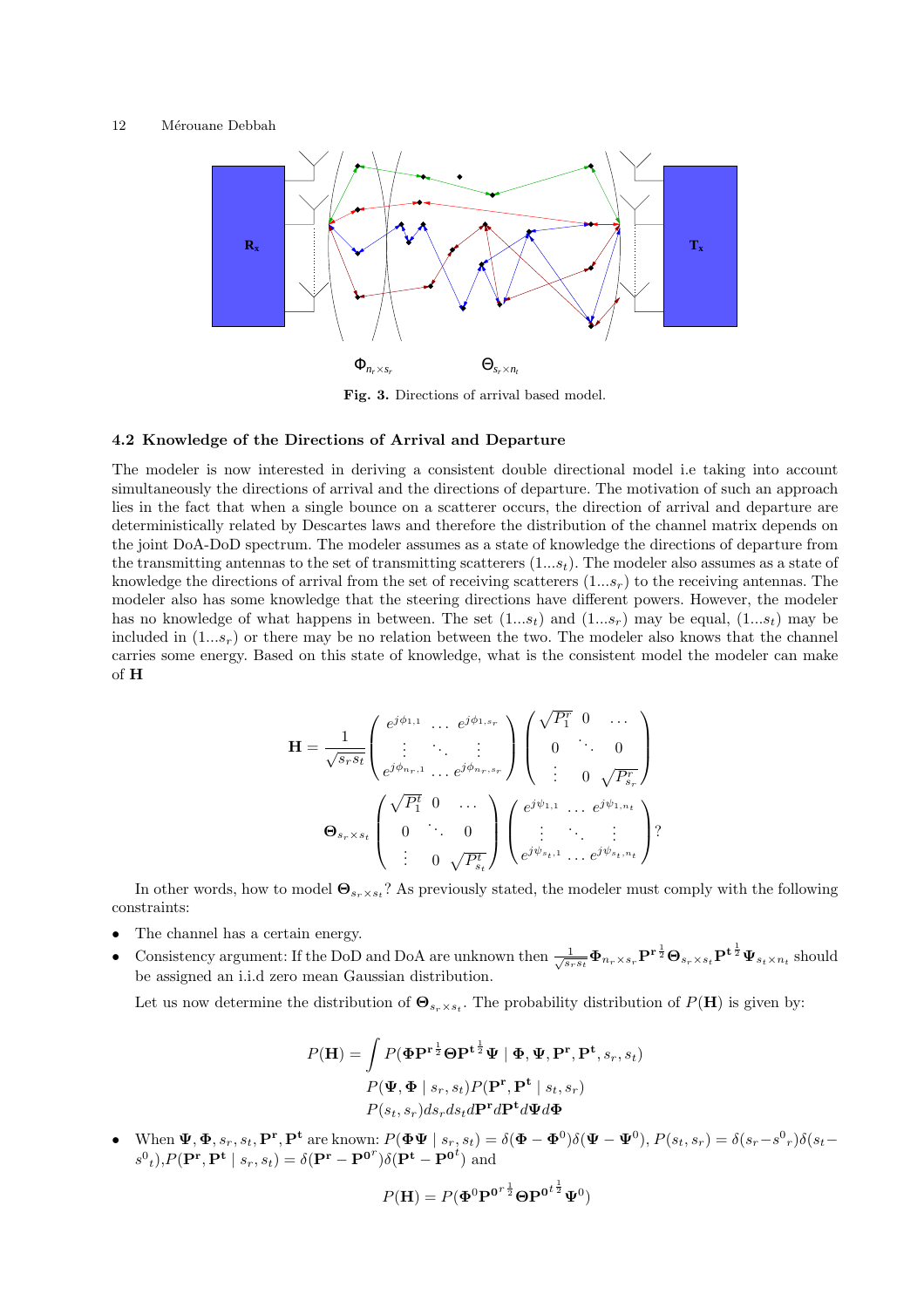

Fig. 4. Double directional based model.

• Suppose now that  $\Psi$ ,  $\Phi$ ,  $s_r$ ,  $s_t$  are unknown, then each entry  $h_{ij}$  of H must have an i.i.d zero mean Gaussian distribution. In this case, the following result holds:

**Proposition 3.**  $\Theta_{s_r \times s_t}$  *i.i.d zero mean Gaussian with variance* 1 *is solution of the consistency argument* and maximizes entropy.

**Proof:** Let us show that  $\Theta_{s_r \times s_t}$  i.i.d zero mean Gaussian with variance 1 is solution of the consistency argument and maximizes entropy. Since  $\Phi$  and  $\Psi$  are unknown, the principle of maximum entropy attributes i.i.d uniform distributed angles over  $2\pi$  to the entries  $\phi_{ij}$  and  $\psi_{ij}$ . In this case, if one chooses  $\theta_{p,k}$  to be i.i.d zero mean Gaussian with variance 1 and knowing that  $h_{ij} = \frac{1}{\sqrt{s_i s_r}}$ this case, if one chooses  $\varphi_{p,k}$  to be i.i.d<br>  $\sum_{k=1}^{s_t} \sum_{p=1}^{s_r} \theta_{pk} \sqrt{P_k}^t \sqrt{P_p^r} e^{j\psi_{kj}} e^{j\phi_{ip}},$ 

then:  $P(h_{ij} | \Psi, \Phi, s_r, s_t) = N(0, \frac{1}{s_t s_r})$  $\sum_{p=1}^{s_r} \sum_{k=1}^{s_t}$ p  $\frac{1}{P_p^r} e^{j\phi_{ip}} \sqrt{P_k^t} e^{j\psi_{kj}} \mid^2 = 1$  =  $\frac{1}{\sqrt{2}}$  $rac{1}{2\pi}e^{-\frac{|h_{ij}|^2}{2}}$  (since  $\frac{1}{s_r}$  $\sum_{k=1}^{s_r} P_k^t = 1$  and  $\frac{1}{s_t}$  $\sum_{p=1}^{s_t} P_p^t = 1$  (due to power normalization as we assume the energy known). Therefore

$$
P(h_{ij}) = \int \frac{1}{\sqrt{2\pi}} e^{-\frac{|h_{ij}|^2}{2}} P(\mathbf{\Phi}, \mathbf{\Psi} \mid s_t, s_r) P(\mathbf{P}^{\mathbf{r}}, \mathbf{P}^{\mathbf{t}} \mid s_t, s_r) P(s_t, s_r) d\mathbf{\Phi} d\mathbf{\Psi}
$$
  
\n
$$
d\mathbf{P}^{\mathbf{r}} d\mathbf{P}^{\mathbf{t}} ds_t ds_r
$$
\n
$$
= \frac{1}{\sqrt{2\pi}} e^{-\frac{|h_{ij}|^2}{2}} \int P(\mathbf{\Phi}, \mathbf{\Psi} \mid s_t, s_r) P(\mathbf{P}^{\mathbf{r}}, \mathbf{P}^{\mathbf{t}} \mid s_t, s_r) P(s_t, s_r) d\mathbf{\Phi} d\mathbf{\Psi} d\mathbf{P}^{\mathbf{r}} d\mathbf{P}^{\mathbf{t}} ds_t ds_r
$$
\n
$$
= \frac{1}{\sqrt{2\pi}} e^{-\frac{|h_{ij}|^2}{2}}
$$

Moreover, we have :

$$
\mathbb{E}_{\Phi,\Psi,\Theta}(h_{ij}h_{mn}^{*}) = \frac{1}{s_{t}s_{r}} \sum_{k=1}^{s_{t}} \sum_{p=1}^{s_{r}} \sum_{r=1}^{s_{t}} \sum_{l=1}^{s_{r}} \mathbb{E}_{\Theta}(\theta_{pk}\theta_{lr}^{*})\mathbb{E}_{\Psi}(e^{-j\psi_{rn}+j\psi_{kj}})\mathbb{E}_{\Phi}(e^{-j\phi_{ml}+j\phi_{ip}})
$$
\n
$$
\sqrt{P_{k}^{t}} \sqrt{P_{r}^{t}} \sqrt{P_{p}^{r}} \sqrt{P_{l}^{r}}
$$
\n
$$
= \frac{1}{s_{t}s_{r}} \sum_{k=1}^{s_{t}} \sum_{p=1}^{s_{r}} \sum_{r=1}^{s_{r}} \sum_{l=1}^{s_{r}} \delta_{pl}\delta_{kr}\mathbb{E}_{\Psi}(e^{-j\psi_{rn}+j\psi_{kj}})\mathbb{E}_{\Phi}(e^{-j\phi_{ml}+j\phi_{ip}})
$$
\n
$$
\sqrt{P_{k}^{t}} \sqrt{P_{r}^{t}} \sqrt{P_{p}^{r}} \sqrt{P_{l}^{r}}
$$
\n
$$
= \frac{1}{s_{t}s_{r}} \sum_{k=1}^{s_{t}} \sum_{p=1}^{s_{r}} \mathbb{E}_{\Psi}(e^{-j\psi_{kn}+j\psi_{kj}})\mathbb{E}_{\Phi}(e^{-j\phi_{mp}+j\phi_{ip}})P_{k}^{t}P_{p}^{r}
$$
\n
$$
= \delta_{im}\delta_{jn} \frac{1}{s_{t}s_{r}} \sum_{k=1}^{s_{t}} \sum_{p=1}^{s_{r}} P_{k}^{t}P_{p}^{r}
$$
\n
$$
= \delta_{im}\delta_{jn}
$$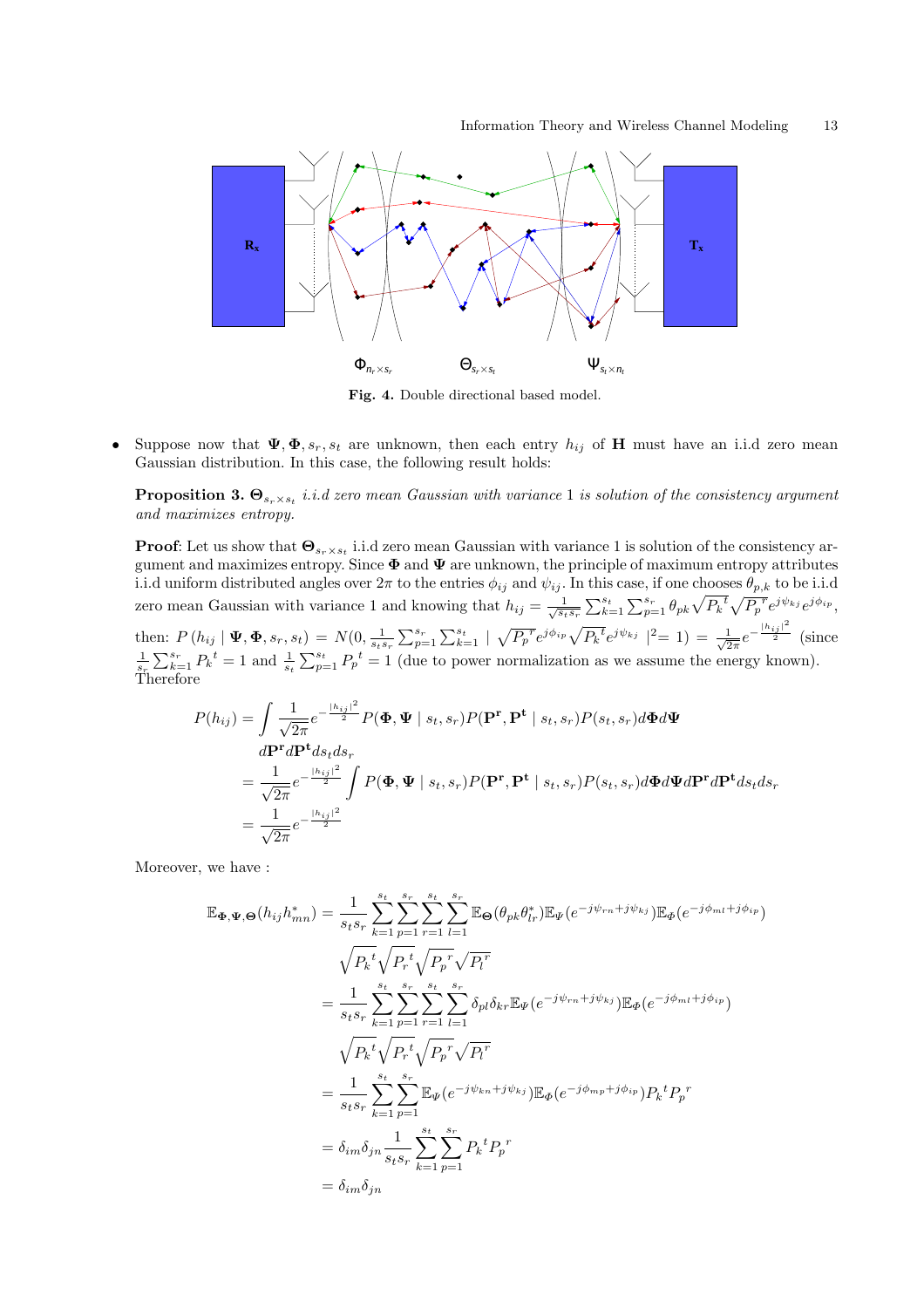which proves that  $\mathbf{\Theta}_{s_r\times s_t}$  is solution of the consistency argument. Once again, instead of saying that this model represents a rich scattering environment, it should be more correct to say that the model makes allowance for every case that could be present to happen since we have imposed no constraints besides the energy.

#### 4.3 Considering more features

The modeler wants to derive a consistent model taking into account the direction of arrivals and respective power profile, directions of departure and respective power profile, delay, Doppler effect. As a starting point, the modeler assumes that the position of the transmitter and receiver changes in time. However, the scattering environment (the buildings, trees,...) does not change and stays in the same position during the transmission. Let  $v_t$  and  $v_r$  be respectively the vector speed of the transmitter and the receiver with respect to a terrestrial reference (see Figure 5). Let  $s_{ij}^t$  be the signal between the transmitting antenna i and the first scatterer j. Assuming that the signal can be written in an exponential form (plane wave solution of the Maxwell equations) then:

$$
\mathbf{s}_{ij}^{t}(t) = \mathbf{s_0} e^{j(\mathbf{k}_{ij}^{t}(\mathbf{v_t}t + \mathbf{d_{ij}}) + 2\pi f_c t)}
$$

$$
= \mathbf{s_0} e^{j2\pi(\frac{fc\mathbf{u}_{ij}^{t} \mathbf{v_t}}{c}t + f_c t)} e^{j\psi_{ij}}
$$

Here,  $f_c$  is the carrier frequency,  $\mathbf{d}_{ij}$  is the initial vector distance between antenna i and scatterer j  $(\psi_{ij} = \mathbf{k}_{ij}^t \cdot \mathbf{d}_{ij}$  is the scalar product between vector  $\mathbf{k}_{ij}^t$  and vector  $\mathbf{d}_{ij}$ ),  $\mathbf{k}_{ij}^t$  is such as  $\mathbf{k}_{ij}^t = \frac{2\pi}{\lambda} \mathbf{u}_{ij}^t = \frac{2\pi f_c}{c} \mathbf{u}_{ij}^t$ . The quantity  $\frac{1}{2\pi} \mathbf{k}_{ij}^t \mathbf{v_t}$  represents the Doppler effect.

In the same vein, if we define  $s_{ij}^r(t)$  as the signal between the receiving antenna j and the scatterer i, then:

$$
s_{ij}^r(t) = \mathbf{s_0}e^{j(2\pi(\frac{fc\mathbf{v_r}\mathbf{u}_{ij}^r}{c}t + f_c t))}e^{j\phi_{ij}}
$$

In all the following, the modeler supposes as a state of knowledge the following parameters:

speed  $v_r$ .

- speed  $v_t$ .
- the angle of departure from the transmitting antenna to the scatterers  $\psi_{ij}$  and power  $P_j^t$ .
- the angle of arrival from the scatterers to the receiving antenna  $\phi_{ij}$  and power  $P_j^r$ .

The modeler has however no knowledge of what happens in between except the fact that a signal going from a steering vector of departure j to a steering vector of arrival i has a certain delay  $\tau_{ij}$  due to possible single bounce or multiple bounces on different objects. The modeler also knows that objects do not move between the two sets of scatterers. The  $s_r \times s_t$  delay matrix linking each DoA and DoD has the following structure:

$$
\mathbf{D}_{s_r \times s_t}(f) = \begin{pmatrix} e^{-j2\pi f \tau_{1,1}} & \cdots & e^{-j2\pi f \tau_{1,s_t}} \\ \vdots & \ddots & \vdots \\ e^{-j2\pi f \tau_{s_r,1}} & \cdots & e^{-j2\pi f \tau_{s_r,s_t}} \end{pmatrix}
$$

The modeler also supposes as a given state of knowledge the fact that each path  $h_{ij}$  of matrix **H** has a certain power. Based on this state of knowledge, the modeler wants to model the  $s_r \times s_t$  matrix  $\mathbf{\Theta}_{s_r \times s_t}$  in the following representation:

$$
\mathbf{H}(f,t) = \frac{1}{\sqrt{s_r s_t}} \begin{pmatrix} e^{j(\phi_{1,1} + 2\pi \frac{f \mathbf{u}_{11}^T \mathbf{v}_r}{c}t)} & \cdots e^{j(\phi_{1,s} + 2\pi \frac{f \mathbf{u}_{1s}^T \mathbf{v}_r}{c}t)} \\ \vdots & \ddots & \vdots \\ e^{j(\phi_{r,1} + 2\pi \frac{f \mathbf{u}_{r1}^T \mathbf{v}_r}{c}t)} & \cdots e^{j(\phi_{r,s} + 2\pi \frac{f \mathbf{u}_{rs}^T \mathbf{v}_r}{c}t)} \end{pmatrix} \begin{pmatrix} \sqrt{P_1^r} & 0 & \cdots \\ 0 & \cdots & 0 \\ \vdots & 0 & \sqrt{P_{s_r}^r} \end{pmatrix}
$$

$$
\mathbf{\Theta}_{s_r \times s_t} \bigodot \mathbf{D}_{s_r \times s_t}(f)
$$

$$
\begin{pmatrix} \sqrt{P_1^t} & 0 & \cdots \\ 0 & \cdots & 0 \\ \vdots & 0 & \sqrt{P_{s_t}^t} \end{pmatrix} \begin{pmatrix} e^{j(\psi_{1,1} + 2\pi \frac{f \mathbf{u}_{11}^t \mathbf{v}_t}{c}t)} & \cdots & e^{j(\psi_{1,n_t} + 2\pi \frac{f \mathbf{u}_{1n_t}^t \mathbf{v}_t}{c}t)} \\ \vdots & \ddots & \vdots \\ e^{j(\psi_{s_1,1} + 2\pi \frac{f \mathbf{u}_{s_1}^t \mathbf{v}_t}{c}t)} & \cdots e^{j(\psi_{s_1,n_t} + 2\pi \frac{f \mathbf{u}_{s_1n_t}^t \mathbf{v}_t}{c}t)} \end{pmatrix}
$$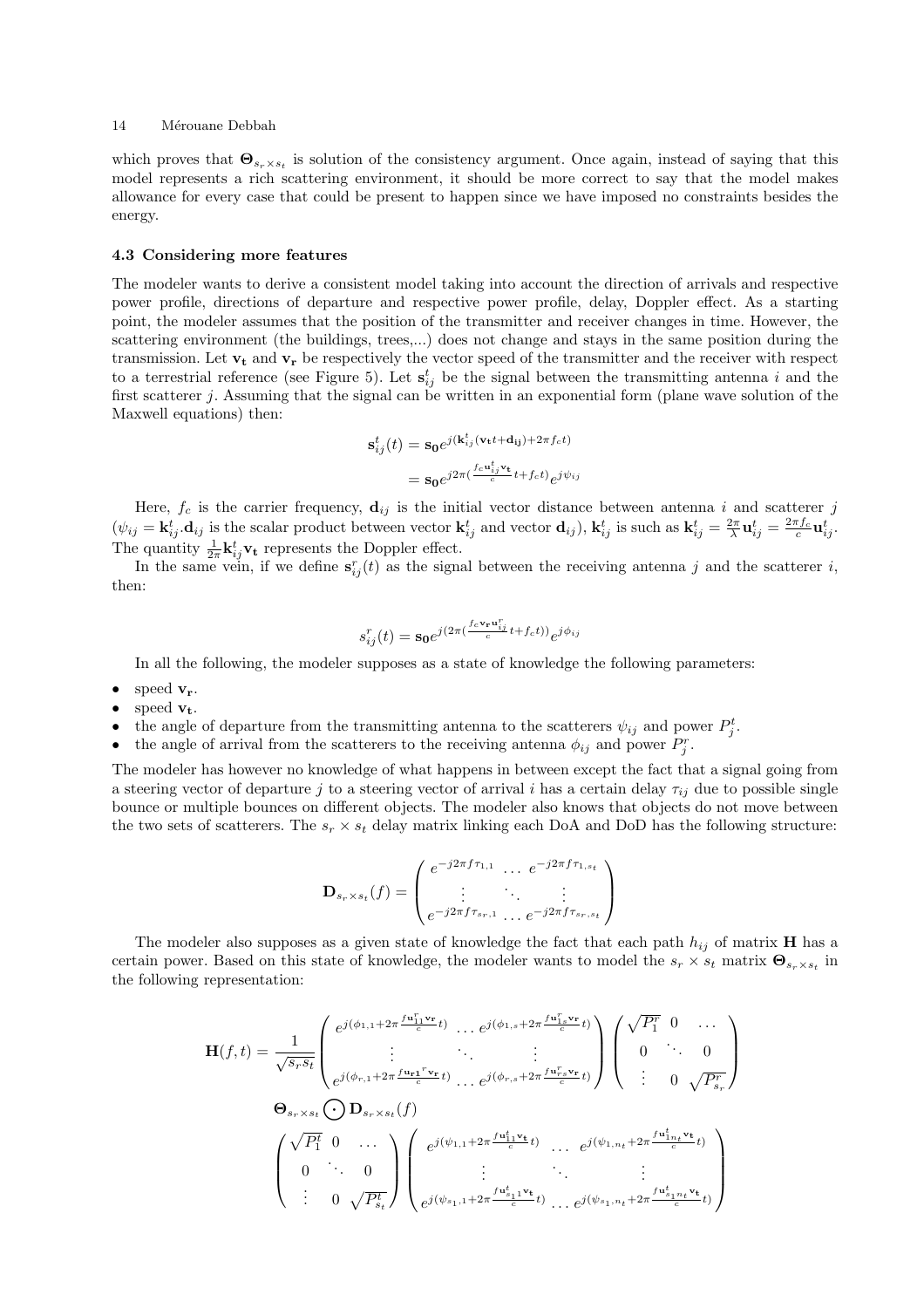

Fig. 5. Moving antennas.

 $\bigodot$  represents the Hadamard product defined as  $c_{ij} = a_{ij}b_{ij}$  for a product matrix  $\mathbf{C} = \mathbf{A} \bigodot \mathbf{B}$ . As previously stated, one has to comply with the following constraints:

- Each entry of  $H(f, t)$  has a certain energy.
- Consistency argument: if the DoA, DoD, powers, the delays, the Doppler effects are unknown then matrix H should be assigned an i.i.d Gaussian distribution.

**Proposition 4.**  $\Theta_{s_r \times s_t}$  *i.i.d zero mean Gaussian with variance 1 is solution of the consistency argument* and maximizes entropy.<sup>19</sup>

**Proof:** We will not go into the details but only provide the guidelines of the proof. First, remark that if  $\Phi$  and  $\Psi$  are unknown, then the principle of maximum entropy attributes i.i.d uniform distribution to the angles  $\phi_{ij}$  and  $\psi_{ij}$ . But what probability distribution should the modeler attribute to the delays and the Doppler effects when no information is available?

- Delays: The modeler knows that there is, due to measurements performed in the area, a maximum possible delay for the information to go from the transmitter to the receiver  $\tau_{\text{max}}$ . The principle of maximum entropy attributes therefore a uniform distribution to all the delays  $\tau_{ij}$  such as  $P(\tau_{ij}) = \frac{1}{\tau_{\text{max}}}$ with  $\tau_{ij} \in [0, \tau_{\text{max}}]$
- Doppler effect: The modeler knows that the speed of the transmitter and receiver can not exceed a certain limit  $v_{\text{limit}}$  (in the least favorable case,  $v_{\text{limit}}$  would be equal to the speed of light) but if the transmission occurs in a city, the usual car speed limit can be taken as an upper bound. In this case, the speed  $v_t$  and  $v_r$  have also a uniform distribution such as  $P(v_t) = P(v_r) = \frac{1}{v_{\text{limit}}}$ . Moreover, if  $\mathbf{v}_t = v_t \cos(\alpha_t) \mathbf{i} + v_t \sin(\alpha_t) \mathbf{j}, \ \mathbf{v}_r = v_r \cos(\alpha_r) \mathbf{i} + v_r \sin(\alpha_r) \mathbf{j}, \ \mathbf{u}^{\mathbf{t}}_{ij} = \cos(\beta^t_{ij}) \mathbf{i} + \sin(\beta^t_{ij}) \mathbf{j} \text{ and } \mathbf{u}^{\mathbf{r}}_{ij} =$  $\cos(\beta^{r}_{ij})\mathbf{i} + \sin(\beta^{r}_{ij})\mathbf{j}$ , the modeler will attribute a uniform distribution over  $2\pi$  to the angles  $\alpha_t$ ,  $\alpha_r$ ,  $\beta^{t}_{ij}$  and  $\beta^{r}_{ij}$ .

With all these probability distributions derived and using the same methodology as in the narrowband (in terms of frequency selectivity) MIMO model proof, one can easily show that  $\Theta_{s_r\times s_t}$  i.i.d Gaussian is solution of the consistency argument and maximizes entropy.

Note that in the case  $f = 0$ ,  $\mathbf{v_t} = 0$  and  $\mathbf{v_r} = 0$ , the same model as the narrowband model is obtained. If more information is available on correlation or different variances of frequency paths, then this information can be incorporated in the matrix  $\mathbf{D}_{s_r\times s_t}$ , also known as the channel pattern mask [31]. Note that in the case of a ULA (Uniform Linear Array) geometry and in the Fourier directions, we have  $\mathbf{u}_{ij}^r = \mathbf{u}_j^r$  (any column of

<sup>&</sup>lt;sup>19</sup> Why does normality always appear in our models? Well, the answer is quite simple. In all this paper, we have always limited ourselves to the second moment of the channel. If more moments are available, then normal distributions would not appear in general.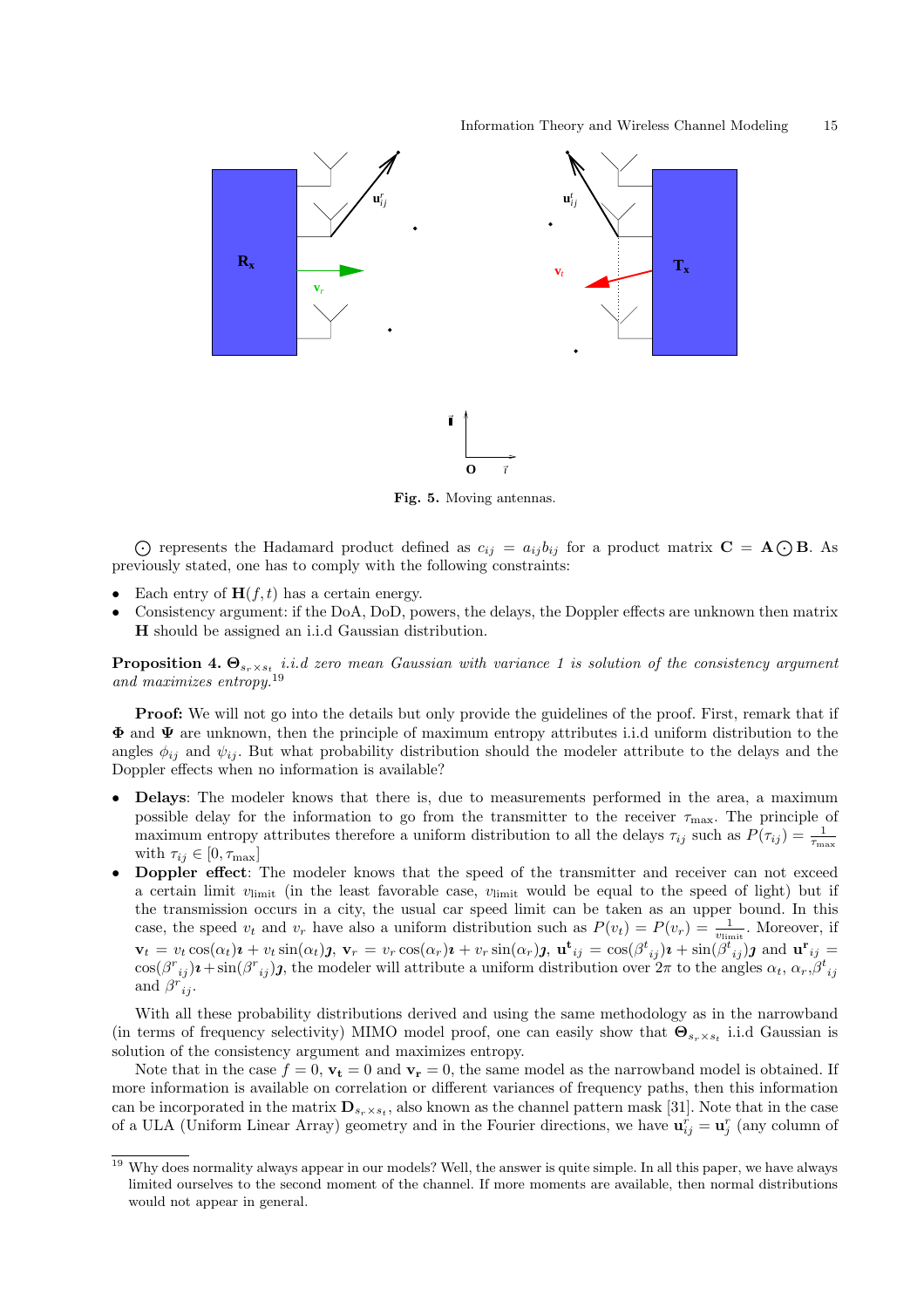matrix  $\Phi$  has a given direction) and  $\mathbf{u}_{ij}^t = \mathbf{u}_i^t$  (any line of matrix  $\Psi$  has a given direction). Therefore, the channel model simplifies to:

$$
\mathbf{H}(f,t) = \frac{1}{\sqrt{s_r s_t}} \begin{pmatrix} 1 & \cdots & 1 \\ \vdots & \ddots & \vdots \\ e^{j2\pi \frac{d(n_r-1)\sin(\phi_1)}{\lambda}} & \cdots & e^{j2\pi \frac{d(n_r-1)\sin(\phi_{s_r})}{\lambda}} \end{pmatrix} \mathbf{\Theta}_{s_r \times s_t} \bigodot \mathbf{D}_{s_r \times s_t}(f,t)
$$

$$
\begin{pmatrix} 1 & \cdots & e^{j2\pi \frac{d(n_t-1)\sin(\psi_1)}{\lambda}} \\ \vdots & \ddots & \vdots \\ 1 & \cdots & e^{j2\pi \frac{d(n_t-1)\sin(\psi_{s_t})}{\lambda}} \end{pmatrix}
$$

In this case, the pattern mask  $\mathbf{D}_{s_r \times s_t}$  has the following form:

$$
\mathbf{D}_{s_r \times s_t}(f,t) = \begin{pmatrix} \sqrt{P_1^r} \sqrt{P_1^t} e^{-j2\pi f \tau_{1,1}} e^{j2\pi \frac{ft}{c}(\mathbf{u}_1^r \mathbf{v}_r + \mathbf{u}_1^t \mathbf{v}_t)} & \cdots & \sqrt{P_1^r} \sqrt{P_{s_t}^t} e^{-j2\pi f \tau_{1,s_t}} e^{j2\pi \frac{ft}{c}(\mathbf{u}_1^r \mathbf{v}_r + \mathbf{u}_{s_t}^t \mathbf{v}_t)} \\ \vdots & \ddots & \vdots \\ \sqrt{P_{s_r}^r} \sqrt{P_1^t} e^{-j2\pi f \tau_{s_r,1}} e^{j2\pi \frac{ft}{c}(\mathbf{u}_{s_r}^r \mathbf{v}_r + \mathbf{u}_1^t \mathbf{v}_t)} & \cdots & \sqrt{P_{s_r}^r} \sqrt{P_{s_t}^t} e^{-j2\pi f \tau_{s_r,s_t}} e^{j2\pi \frac{ft}{c}(\mathbf{u}_s^r \mathbf{v}_r + \mathbf{u}_{s_t}^t \mathbf{v}_t)} \end{pmatrix}
$$

Although we take into account many parameters, the final model is quite simple. It is the product of three ma-Atthough we take mto account many parameters, the final model is quite simple. It is the product of three matrices: Matrices  $\Phi$  and  $\Psi$  taking into account the directions of arrival and departure; matrix  $\Theta_{s_r \times s_t} \bigcirc$ which is an independent Gaussian matrix with different variances. The frequency selectivity of the channel which is an independent Gaussian matrix with different variances. The requency selectivity on<br>is therefore taken into account in the phase of each entry of the matrix  $\Theta_{s_r\times s_t} \bigodot \mathbf{D}_{s_r\times s_t}(f,t)$ .

**Remark:** In the case of a one antenna system link  $(n_r = 1 \text{ and } n_t = 1)$ , we obtain:

$$
\mathbf{H}(f,t) = \frac{1}{\sqrt{s_{r}s_{t}}} \left[ e^{j(\phi_{1}+2\pi\frac{f\mathbf{u}_{1}^{T}\mathbf{v}_{\mathbf{r}}}{c}t)} \dots e^{j(\phi_{s_{r}}+2\pi\frac{f\mathbf{u}_{s_{r}}^{T}\mathbf{v}_{\mathbf{r}}}{c}t)} \right] \begin{pmatrix} \sqrt{P_{1}^{r}} & 0 & \cdots \\ 0 & \cdots & 0 \\ \vdots & 0 & \sqrt{P_{s_{r}}} \end{pmatrix}
$$

$$
\mathbf{\Theta}_{s_{r}\times s_{t}} \bigodot \mathbf{D}_{s_{r}\times s_{t}}(f) \begin{pmatrix} \sqrt{P_{1}^{t}} & 0 & \cdots \\ 0 & \cdots & 0 \\ \vdots & 0 & \sqrt{P_{s_{t}}^{t}} \end{pmatrix} \left[ e^{j(\psi_{1}+2\pi\frac{f\mathbf{u}_{1}^{t}\mathbf{v}_{\mathbf{t}}}{c}t)} \right]
$$

$$
= \frac{1}{\sqrt{s_{r}s_{t}}} \left[ \sum_{k=1}^{s_{r}} \theta_{k,1} \sqrt{P_{k}^{r}} e^{j(\phi_{k}+2\pi\frac{f\mathbf{u}_{k}^{r}\mathbf{v}_{\mathbf{r}}}{c}t)} e^{-j2\pi f\tau_{k,1}} \dots \sum_{k=1}^{s_{r}} \theta_{k,s_{R}} \sqrt{P_{k}^{r}} e^{j(\phi_{k}+2\pi\frac{f\mathbf{u}_{k}^{r}\mathbf{v}_{\mathbf{r}}}{c}t)} e^{-j2\pi f\tau_{k,s_{r}}} \right]
$$

$$
= \begin{pmatrix} \sqrt{P_{1}^{t}} & 0 & \cdots \\ 0 & \cdots & 0 \\ \vdots & 0 & \sqrt{P_{s_{t}}^{t}} \end{pmatrix} \begin{pmatrix} e^{j(\psi_{1}+2\pi\frac{f\mathbf{u}_{1}^{t}\mathbf{v}_{\mathbf{t}}}{c}t)} e^{-j2\pi f\tau_{k,1}} \\ e^{j(\psi_{s_{t}}+2\pi\frac{f\mathbf{u}_{s}^{t}\mathbf{v}_{\mathbf{t}}}{c}t)} \end{pmatrix}
$$

$$
= \sum_{l=1}^{s_{t}} \sum_{k=1}^{s_{r}} \rho_{k,l} e^{j2\pi \
$$

where  $\rho_{k,l}$   $(\rho_{k,l} = \frac{1}{\sqrt{s_r s_t}} \theta_{k,l} \sqrt{P_k^r}$  $\mathbb{R}^2$  $\overline{P_l^t}e^{j(\phi_k+\psi_l)}$  are independent Gaussian variable with zero mean and variance  $\mathbb{E}(|\rho_{k,l}|^2) = \frac{1}{s_r s_t} P_k^r P_l^t$ ,  $\xi_{k,l} = \frac{f}{c} (\mathbf{u}_k^r \mathbf{v}_r - \mathbf{u}_l^t \mathbf{v}_t)$  are the doppler effect and  $\tau_{k,l}$  are the delays. This previous result is a generalization of the SISO (Single Input Single Output) wireless model in the case of multifold scattering with the power profile taken into account.

## 5 Discussion

#### 5.1 Müller's Model

In a paper "A Random Matrix Model of Communication via Antenna Arrays" [32], Müller develops a channel model based on the product of two random matrices:

 $H = \Phi A \Theta$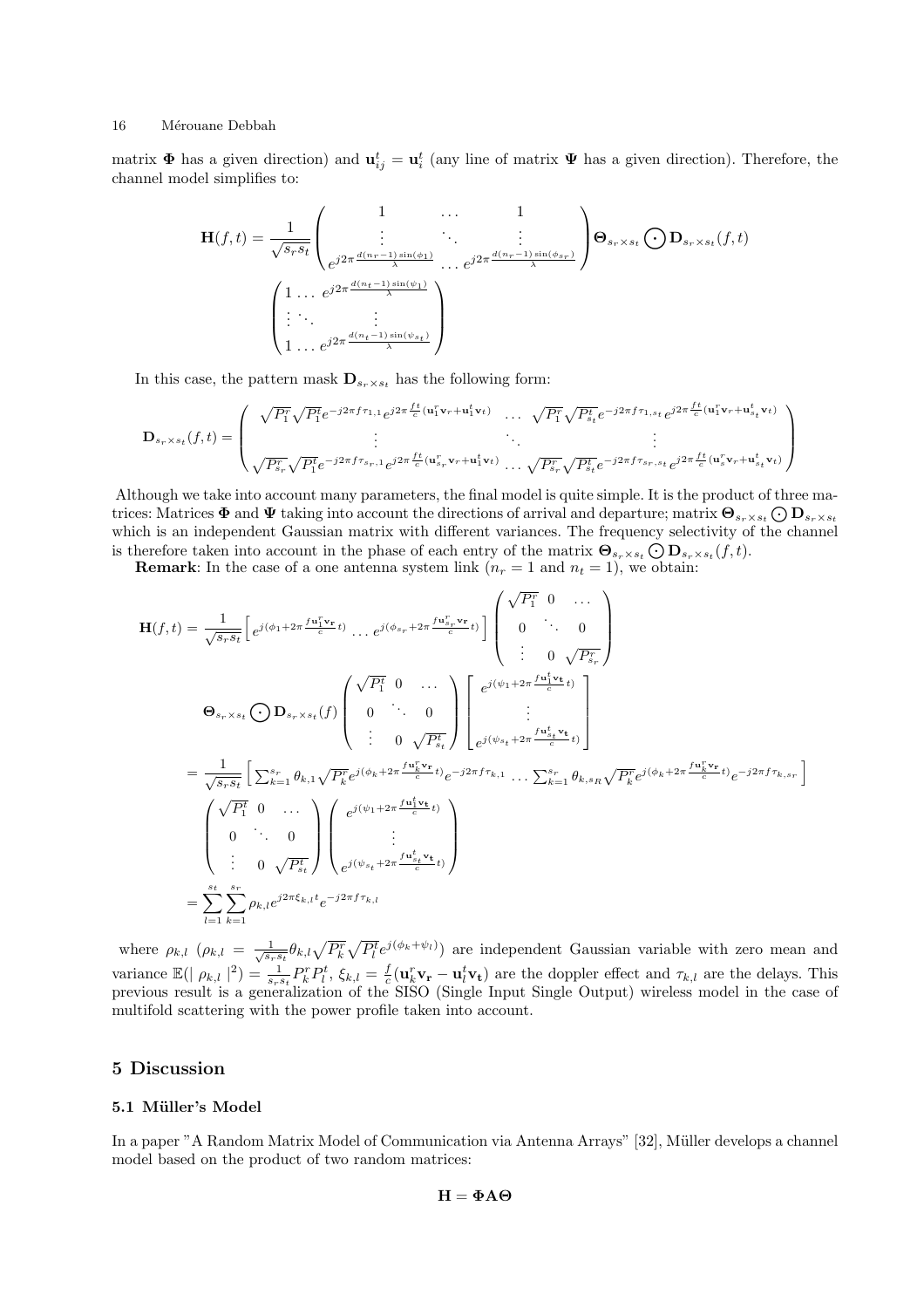where  $\Phi$  and  $\Theta$  are two random matrices with zero mean unit variance i.i.d entries and **A** is a diagonal matrix (representing the attenuations). This model is intended to represent the fact that each signal bounces off a scattering object exactly once.  $\Phi$  represents the steering directions from the scatterers to the receiving antennas while Θ represents the steering directions from the transmitting antennas to the scatterers. Measurements in [32] confirmed the model quite accurately. Should we conclude that signals in day to day life bounce only once on the scattering objects?

With the maximum entropy approach developed in this contribution, new insights can be given on this model and explanations can be provided on why Müller's model works so well. In the maximum entropy framework, Müller's model can be seen as either:

- a DoA based model with random directions i.e matrix  $\Phi$  with different powers (represented by matrix A) for each angle of arrival. In fact, the signal can bounce freely several times from the transmitting antennas to the final scatterers (matrix  $\Theta$ ). Contrary to past belief, this model takes into account multifold scattering and answers the following question from a maximum entropy standpoint: what is the consistent model when the state of knowledge is limited to:
	- Random directions scattering at the receiving side.
	- Each steering vector at the receiving side has a certain power.
	- Each frequency path has a given variance.
- a corresponding DoD based model with random directions i.e matrix Θ with different powers (represented by matrix A) for each angle of departure. The model permits also in this case the signal to bounce several times from the scatterers to the receiving antennas. From a maximum entropy standpoint, the model answers the following question: what is the consistent model when the state of knowledge is limited to:
	- Random directions scattering at the transmitting side.
	- Each steering vector at the transmitting side has a certain power.
	- Each frequency has zero mean and a certain variance.
- DoA-DoD based model with random directions where the following question is answered: What is the consistent model when the state of knowledge is limited to:
	- Random directions scattering at the receiving side.
	- Random directions scattering at the transmitting side.
	- Each angle of arrival is linked to one angle of departure.

As one can see, Müller's model is broad enough to include several maximum entropy directional models and this fact explains why the model complies so accurately with the measurements performed in [33]

#### 5.2 Sayeed's Model

In a paper "Deconstructing Multi-antenna Fading Channels" [34], Sayeed proposes a virtual representation of the channel. The model is the following:

$$
\mathbf{H} = \mathbf{A}_{n_r} \mathbf{S} \mathbf{A}_{n_t}{}^H
$$

Matrices  $A_{n_r}$  and  $A_{n_t}$  are discrete Fourier matrices and S is a  $n_r \times n_t$  matrix which represents the contribution of each of the fixed DoA's and DoD's. The representation is virtual in the sense that it does not represent the real directions but only the contribution of the channel to those fixed directions. The model is somewhat a projection of the real steering directions onto a Fourier basis. Sayeed's model is quite appealing in terms of simplicity and analysis (it corresponds to the Maxent model on Fourier directions). In this case, also, we can revisit Sayeed's model in light of our framework. We can show that every time, Sayeed's model answers a specific question based on a given assumption.

- Suppose matrix S has i.i.d zero mean Gaussian entries then Sayeed's model answers the following question: what is the consistent model for a ULA when the modeler knows that the channel carries some energy, the DoA and DoD are on Fourier directions but one does not know what happens in between.
- Suppose now that matrix S has a certain correlation structure then Sayeed's model answers the following question: what is the consistent model for a ULA when the modeler knows that the channel carries some energy, the DoA and DoD are on Fourier directions but assumes that the paths in between have a certain correlation.

As one can see, Sayeed's model has a simple interpretation in the maximum entropy framework: it considers a ULA geometry with Fourier directions each time. Although it may seem strange that Sayeed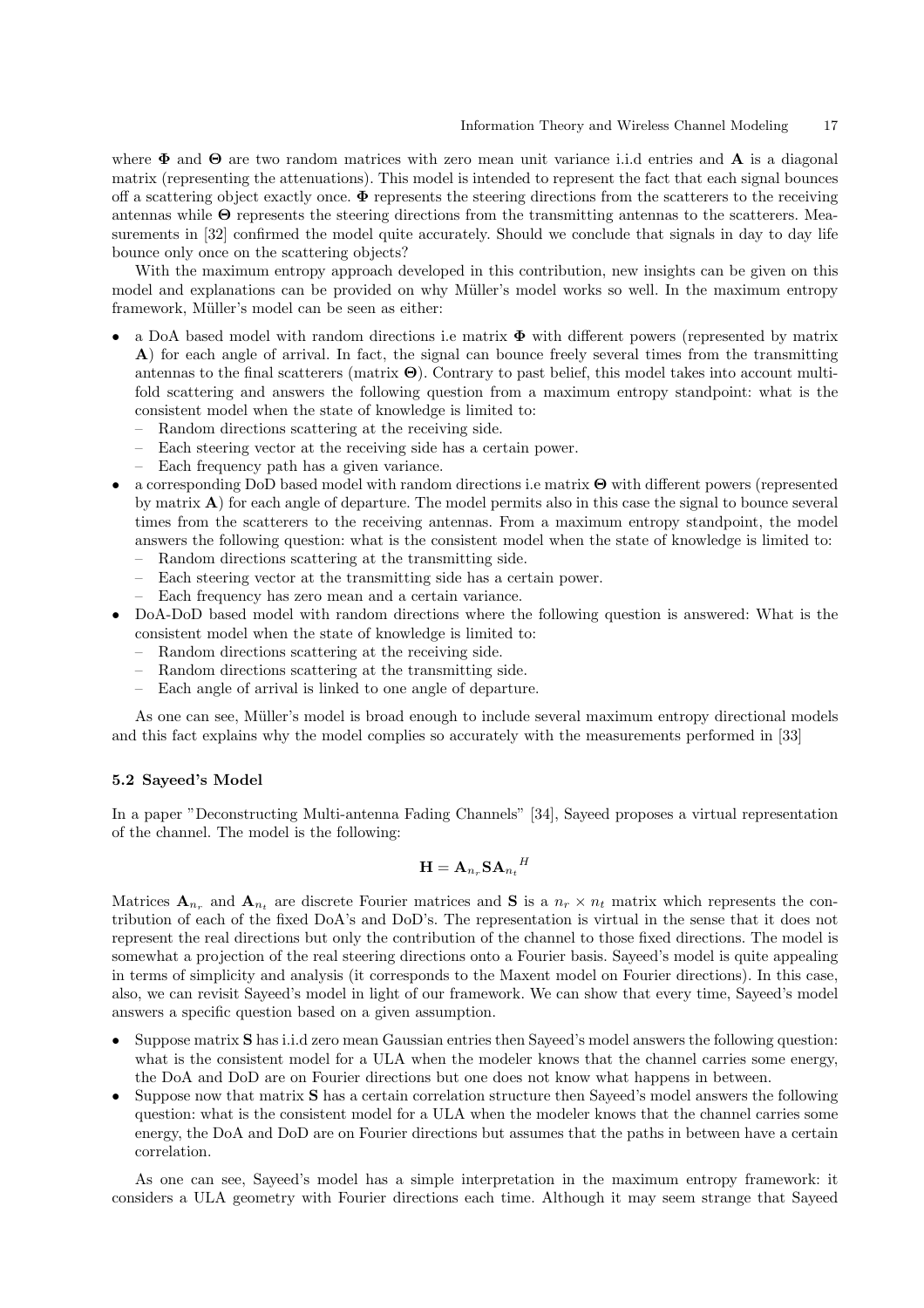limits himself to Fourier directions, we do have an explanation for this fact. In his paper [31], Sayeed was mostly interested in the capacity scaling of MIMO channels and not the joint distribution of the elements. From that perspective, only the statistics of the uncorrelated scatterers is of interest since they are the ones which scale the mutual information. The correlated scatterers have very small effect on the information. In this respect, we must admit that Sayeed's intuition is quite impressive. However, the entropy framework is not limited to the ULA case (for which the Fourier vector approach is valid) and can be used for any kind of antenna and field approximation. One of the great features of the maximum entropy (which is not immediate in Sayeed's representation) approach is the quite simplicity for translating any additional physical information into probability assignment in the model. A one to one mapping between information and model representation is possible. With the maximum entropy approach, every new information on the environment can be straightforwardly incorporated and the models are consistent: adding or retrieving information takes us one step forward or back but always in a consistent way. The models are somewhat like Russian dolls, imbricated one into the other.

#### 5.3 The "Kronecker" model

In a paper "Capacity Scaling in MIMO Wireless Systems Under Correlated fading", Chuah et al. study the following Kronecker <sup>20</sup> model:

$$
\mathbf{H} = \mathbf{R}_{n_r}^{-\frac{1}{2}} \boldsymbol\Theta \mathbf{R}_{n_t}^{-\frac{1}{2}}
$$

Here,  $\Theta$  is an  $n_r \times n_t$  i.i.d zero mean Gaussian matrix,  $\mathbf{R}_{n_r}^{-\frac{1}{2}}$  is an  $n_r \times n_r$  receiving correlation matrix while  $\mathbf{R}_{n_t}^{-\frac{1}{2}}$  is a  $n_t \times n_t$  transmitting correlation matrix. The correlation is supposed to decrease sufficiently fast so that  $\mathbf{R}_{n_r}$  and  $\mathbf{R}_{n_t}$  have a Toeplitz band structure. Using a software tool (Wireless System Engineering [37]), they demonstrate the validity of the model. Quite remarkably, although designed to take into account receiving and transmitting correlation, the model developed in the paper falls within the double directional framework. Indeed, since  $\mathbf{R}_{n_r}$  and  $\mathbf{R}_{n_t}$  are band Toeplitz then these matrices are asymptotically diagonalized in a Fourier basis

$$
\mathbf{R}_{n_r} \sim F_{n_r} A_{n_r} F_{n_r}^H
$$

and

$$
\mathbf{R}_{n_t} \sim F_{n_t} \Lambda_{n_t} F_{n_t}^H.
$$

 $F_{n_r}$  and  $F_{n_t}$  are Fourier matrices while  $\Lambda_{n_r}$  and  $\Lambda_{n_t}$  represent the eigenvalue matrices of  $\mathbf{R}_{n_r}$  and  $\mathbf{R}_{n_t}$ . Therefore, matrix  $H$  can be rewritten as:

$$
\mathbf{H} = \mathbf{R}_{n_r} \frac{1}{2} \mathbf{\Theta} \mathbf{R}_{n_t} \frac{1}{2}
$$
  
=  $F_{n_r} \left( A_{n_r} \frac{1}{2} F_{n_r} {}^H \mathbf{\Theta} F_{n_t} A_{n_t} \frac{1}{2} \right) F_{n_t} {}^H$   
=  $F_{n_r} \left( \mathbf{\Theta}_1 \bigodot \mathbf{D}_{n_r \times n_t} \right) F_{n_t} {}^H$ 

 $\Theta_1 = \mathbf{F}_{n_r}^H \mathbf{\Theta} \mathbf{F}_{n_t}$  is a  $n_r \times n_t$  zero mean i.i.d Gaussian matrix and  $\mathbf{D}_{n_r \times n_t}$  is a pattern mask matrix defined by:

$$
\mathbf{D}_{s \times s_1} = \begin{pmatrix} \lambda_{1,n_t}^{\frac{1}{2}} \lambda_{1,n_r}^{\frac{1}{2}} & \cdots & \lambda_{n_t,n_t}^{\frac{1}{2}} \lambda_{1,n_r}^{\frac{1}{2}} \\ \vdots & \ddots & \vdots \\ \lambda_{1,n_t}^{\frac{1}{2}} \lambda_{n_r,n_r}^{\frac{1}{2}} & \cdots & \lambda_{n_t,n_t}^{\frac{1}{2}} \lambda_{n_r,n_r}^{\frac{1}{2}} \end{pmatrix}
$$

Note that this connection with the double directional model has already been reported in [31]. Here again, the previous model can be reinterpreted in light of the maximum entropy approach. The model answers the following question: what is the consistent model one can make when the DoA are uncorrelated and have respective power  $\lambda_{i,n_r}$ , the DoD are uncorrelated and have respective power  $\lambda_{i,n_t}$ , each path has zero mean and a certain variance. The model therefore confirms the double directional assumption as well as Sayeed's approach and is a particular case of the maximum entropy approach. The comments and limitations made on Sayeed's model are also valid here. reference also [38, 39]

 $\overline{a_0^{\text{20}}}$  The model is called a Kronecker model because  $\mathbb{E}(\text{vec}(\mathbf{H})^H \text{vec}(\mathbf{H})) = \mathbf{R}_{n_r} \otimes \mathbf{R}_{n_t}$  is a Kronecker product. The justification of this approach relies on the fact that only immediate surroundings of the antenna array impose the correlation between array elements and have no impact on correlations observed between the elements of the array at the other end of the link. Some discussions can be found in [35, 36].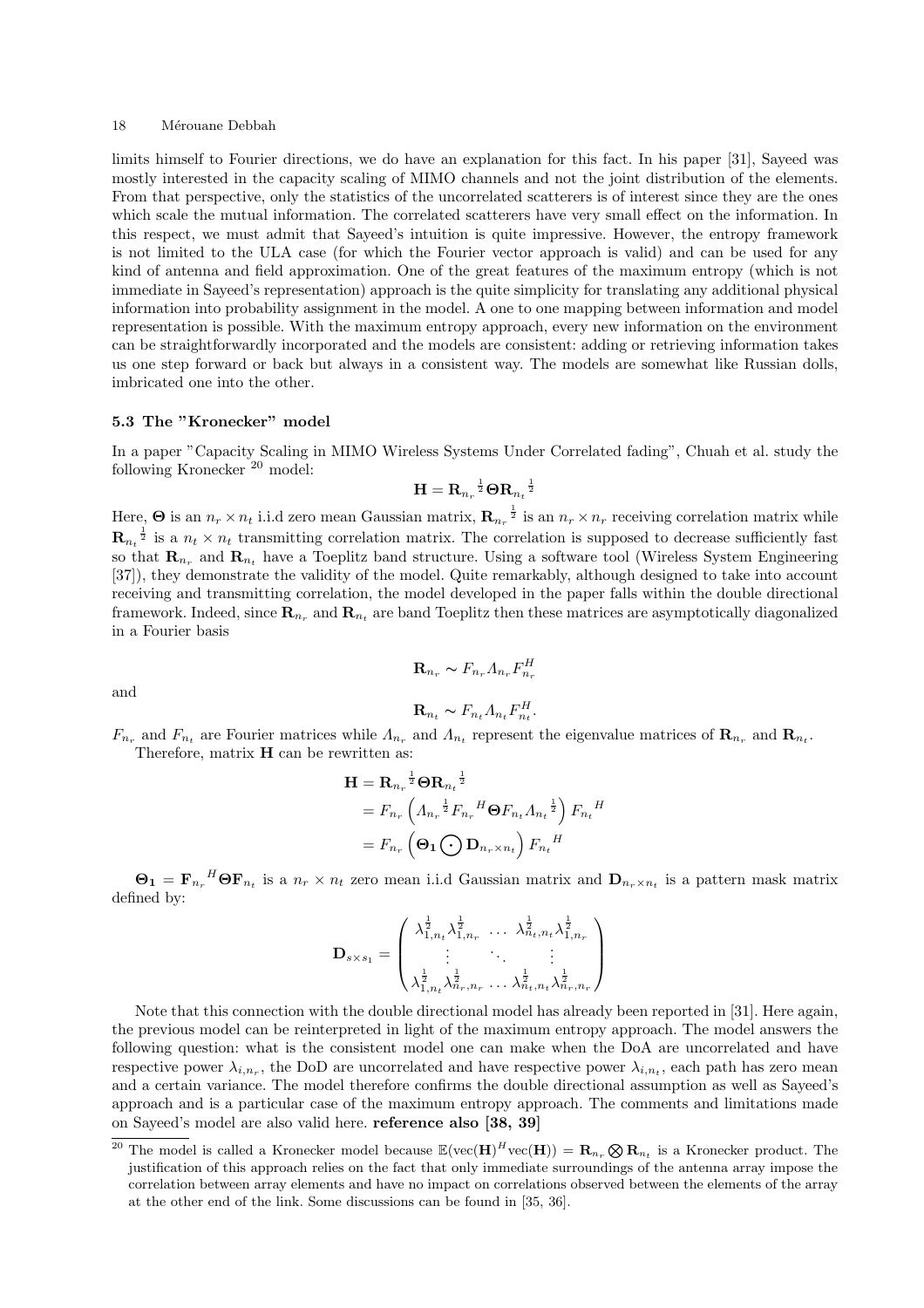#### 5.4 The "Keyhole" Model

In  $[40]$ , Gesbert et al. show that low correlation<sup>21</sup> is not a guarantee of high capacity: cases where the channel is rank deficient can appear while having uncorrelated entries (for example when a screen with a small keyhole is placed in between the transmitting and receiving antennas). In [42], they propose the following model for a rank one channel:

$$
\mathbf{H} = \mathbf{R}_{n_r}^{-\frac{1}{2}} \mathbf{g}_r \mathbf{g}_t^H \mathbf{R}_{n_t}^{-\frac{1}{2}} \tag{8}
$$

Here,  $\mathbf{R}_{n_r}^{-\frac{1}{2}}$  is an  $n_r \times n_r$  receiving correlation matrix while  $\mathbf{R}_{n_t}^{-\frac{1}{2}}$  is a  $n_t \times n_t$  transmitting correlation matrix.  $g_r$  and  $g_t$  are two independent transmit and receiving Rayleigh fading vectors. Here again, this model has connections with the previous maximum entropy model:

$$
\mathbf{H} = \frac{1}{\sqrt{s_r s_t}} \mathbf{\Phi}_{n_r \times s_r} \mathbf{\Theta}_{s_r \times s_t} \mathbf{\Psi}_{s_t \times n_t}
$$
(9)

The Keyhole model can be either:

- A double direction model with  $s_r = 1$  and  $\Phi_{n_r \times 1} = \mathbf{R}_{n_r}^{-\frac{1}{2}} \mathbf{g}_r$ . In this case,  $\mathbf{g}_t{}^H \mathbf{R}_{n_t}^{-\frac{1}{2}} = \mathbf{\Theta}_{1 \times s_t} \Psi_{s_t \times n_t}$ where  $\mathbf{\Theta}_{1\times s_t}$  is zero mean i.i.d Gaussian.
- A double direction model with  $s_t = 1$  and  $\Psi_{1 \times n_t} = g_t{}^H \mathbf{R}_{n_t}^{-\frac{1}{2}}$ . In this case,  $\mathbf{R}_{n_r}^{-\frac{1}{2}} \mathbf{g}_r = \Phi_{n_r \times s_r} \mathbf{\Theta}_{s_r \times 1}$ where  $\Theta_{s_r \times 1}$  is zero mean i.i.d Gaussian.

As one can observe, the maximum entropy model can take into account rank deficient channels.

#### 5.5 Conclusion

After analyzing each of these models, we find that they all answer a specific question based on a given state of knowledge. All these models can be derived within the maximum entropy framework and have a simple interpretation. Moreover, each time the directional assumption appears which conjectures the correctness of the directional approach.

## 6 Testing the Models

In all the previous sections, we have developed several models based on different questions. But what is the right model, in other words how to choose between the set  $\{M_0, M_1, ..., M_K\}$  of K models (note that M specifies only the type of model and not the parameters of the model)?

#### 6.1 Bayesian Viewpoint

When judging the appropriateness of a model,  $Bayes<sup>22</sup>$  rules derives the posterior probability of the model. Bayes rule gives the posterior probability for the  $i<sup>th</sup>$  model according to:  $23$ 

$$
P(M_i | Y, I) = P(M_i | I) \frac{P(Y | M_i, I)}{P(Y | I)}
$$

Y is the data (given by measurements), I is the prior information (ULA, far field scattering...). For comparing two models  $M$  and  $M_1$ , one has to compute the ratio:

 $\frac{21 \text{ w}}{21 \text{ w}}$  channels are MIMO channels with uncorrelated spatial fading at the transmitter and the receiver but have a reduced channel rank (also known as uncorrelated low rank models). They were shown to arise in roof-edge diffraction scenarios [41].

<sup>&</sup>lt;sup>22</sup> This chapter is greatly inspired by the work of Jaynes and Bretthorst who have made the following ideas clear.

<sup>&</sup>lt;sup>23</sup> We use here the notations and meanings of Jaynes [20] and Jeffrey [18]:  $P(M_i | Y, I)$  is the "probability that the model  $M_i$  is true given that the data Y is equal to the true data y and that the information I on which is based the model is true". Every time, " (|" means conditional on the truth of the hypothesis I. In probability theory, all probabilities are conditional on some hypothesis space.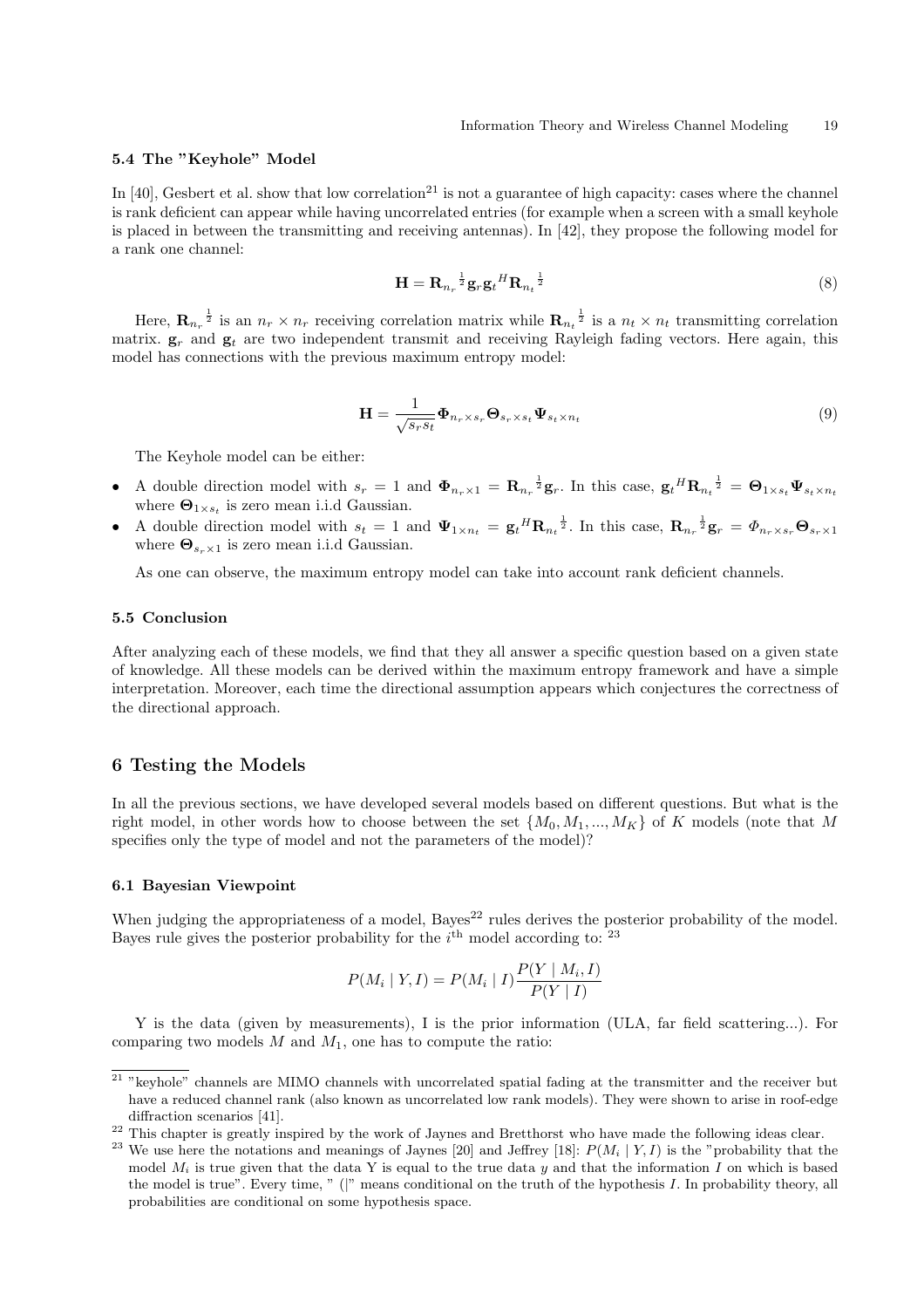$$
\frac{P(M_1 | Y, I)}{P(M | Y, I)} = \frac{P(M_1 | I)}{P(M | I)} \frac{P(Y | M_1, I)}{P(Y | M, I)}
$$

If  $P(M_1 | Y, I) > P(M | Y, I)$ , then one will conclude that model M<sub>1</sub> is better than model M. Let us now try to understand each term.

The first term, crucially important, is usually forgotten by the channel modelling community:  $\frac{P(M_1|I)}{P(M|I)}$ . It favors one model or the other before the observation. As an example, suppose that the information  $\{I =$ The scatterers are near the antennas  $\}$  is given. Then if one has to compare the model M (which considers ULA with far field scattering) and the model  $M_1$  (assuming near field scattering) then one should consider  $\frac{P(M_1|I)}{P(M|I)} > 1.$ <sup>24</sup>

For understanding the second term, let us analyze and compare the following two specific models: the DoA based model  $M_{\text{doa}}$  and the double directional model  $M_{\text{double}}$ .

Model  $M_{\rm doa}$ :

$$
\mathbf{H}(f,t)=\frac{1}{\sqrt{s_r}}\boldsymbol{\Phi}\left(\mathbf{\Theta}\bigodot D(t,f)\right)
$$

with

$$
D(t,f) = \begin{pmatrix} e^{-j2\pi f \tau_{1,1}} e^{j2\pi \frac{ft}{c}(\mathbf{u}_1^r \mathbf{v}_r)} & e^{-j2\pi f \tau_{1,n_t}} e^{j2\pi \frac{ft}{c}(\mathbf{u}_1^r \mathbf{v}_r)} \\ \vdots & \ddots & \vdots \\ e^{-j2\pi f \tau_{sr,1}} e^{j2\pi \frac{ft}{c}(\mathbf{u}_s^r \mathbf{v}_r)} & e^{-j2\pi f \tau_{sr,n_t}} e^{j2\pi \frac{ft}{c}(\mathbf{u}_s^r \mathbf{v}_r)} \end{pmatrix}
$$

deals with the DoA model taking into account the delays, Doppler effect (we suppose that the transmitting antenna does not move but only the receiving one) for a ULA (s is the number of scatterers). Let the information  $I$  on which is based the model be such that the powers of the steering directions are identical and that the transmitting antennas do not move. We recall that  $\mathbf{u}_i^r \mathbf{v}_r = (\cos(\beta^r_i)\mathbf{i} + \sin(\beta^r_i)\mathbf{j})(v_r \cos(\alpha_r)\mathbf{i} + \sin(\beta^r_i)\mathbf{j})$  $v_r \sin(\alpha_r)$ j) =  $v_r \cos(\beta^r - \alpha_r)$ 

The set of parameters on which the model is defined is

$$
p_{\rm doa} = \{\boldsymbol{\Phi}, s_r, \tau, v_r, \boldsymbol{\Theta}, \alpha_r, \beta^r\}
$$

and the parameters lie in a subspace  $S_{p_{\text{des}}}$ . We recall here the DoA based model for a given frequency:

$$
\mathbf{y}(t, f) = \frac{1}{\sqrt{s_r}} \mathbf{\Phi} \left( \mathbf{\Theta} \bigodot D(t, f) \right) \mathbf{x}(f) + \mathbf{n}(f)
$$

The term of interest  $P(y \mid M_{doa}, I)$  can be derived the following way:

$$
P(\mathbf{y} \mid M_{\text{doa}}, I) = \int P(\mathbf{y}, p_{\text{doa}} \mid M_{\text{doa}}, I) dp_{\text{doa}} = \int P(\mathbf{y} \mid p_{\text{doa}}, M_{\text{doa}}, I) P(p_{\text{doa}} \mid M_{\text{doa}}, I) dp_{\text{doa}}
$$

Let us derive each probability distribution separately:  $P(\mathbf{y} \mid p_{doa}, M_{doa}, I) =$ 

$$
\frac{1}{(2\pi\sigma^2)^{\frac{N_1Nr}{2}}}e^{-\frac{1}{2\sigma^2}\sum_{i=1}^N\sum_{j=1}^{N_1}\left(y(t_j,f_i)-\frac{1}{\sqrt{s_r}}\Phi(\Theta\bigodot D(t_j,f_i))x(f_i)\right)^H\left(y(t_j,f_i)-\frac{1}{\sqrt{s_r}}\Phi(\Theta\bigodot D(t_j,f_i))x(f_i)\right)}
$$

and

$$
P(p_{\text{doa}} | M_{\text{doa}}, I) = P(\mathbf{\Phi}, s_r, \tau, \beta^r, v_r, \alpha_r, \mathbf{\Theta} | M_{\text{doa}}, I)
$$
  
=  $P(\mathbf{\Phi} | s_r, M_{\text{doa}}, I)P(s_r | M_{\text{doa}}, I)P(v_r | M_{\text{doa}}, I)P(\tau | M_{\text{doa}}, I)$   
 $P(\mathbf{\Theta} | M_{\text{doa}}, s_r, I)P(\alpha_r | M_{\text{doa}}, I)P(\beta^r | I, M_{\text{doa}})$ 

since all the priors are taken independent in the case of uninformative priors. The values of these priors have already been provided (the proof is given in chapter 4.3) and only the prior on  $\Theta$  and  $s_r$  remain to be given. We give these two priors now (and also the prior on the power although in the two models introduced for comparison, the power distribution is not needed):

<sup>&</sup>lt;sup>24</sup> The term  $\frac{P(M_1|I)}{P(M|I)}$  can be seen as the revenge of the measurement field scientist over the mathematician. It shows that modelling is both an experimental and theoretical science and that the experience of the field scientist (which attributes the values of the prior probabilities) does matter.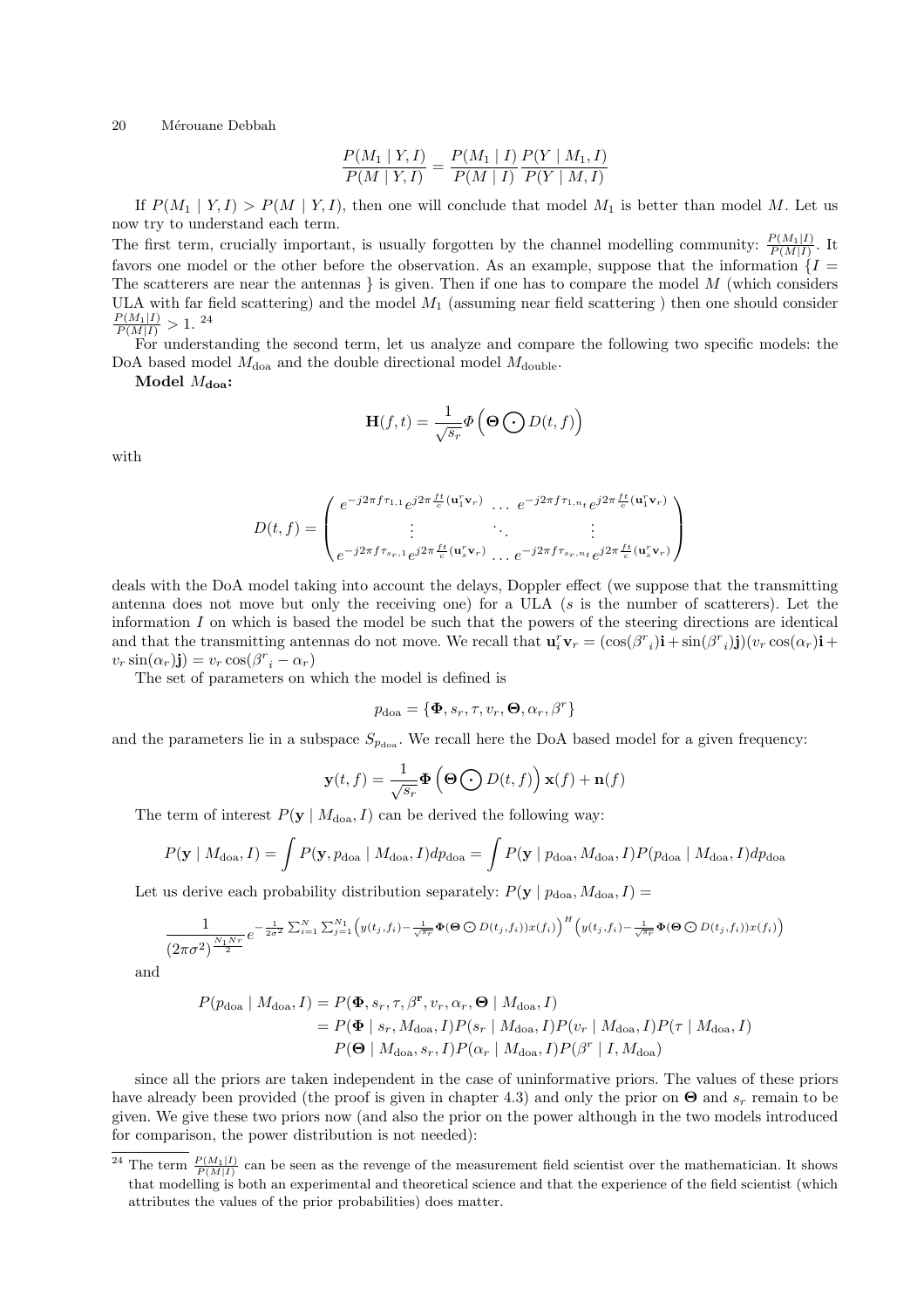• If only the mean and variance of each path is available then using maximum entropy arguments, one can show that:

$$
P(\mathbf{\Theta} \mid s_r, M_{\text{doa}}, I) = \frac{1}{(\sqrt{2\pi})^{n_t \times s_r}} e^{-\sum_{i=1}^{s_r} \sum_{j=1}^{n_t} |\theta_{i,j}|^2}
$$

$$
= \frac{1}{(\sqrt{2\pi})^{n_t \times s_r}} e^{-\text{trace}(\mathbf{\Theta} \mathbf{\Theta}^H)}
$$

How can we assign a prior probability  $P(s_r \mid M_{doa}, I)$  for the unknown number of scatterers? The modeler has no knowledge if the measurements were taken in a dense area or not. The unknown number of scatterers could range from one (this prior only occurs in model that have a single bounce) up to a maximum. But what is the maximum value? There are  $N \times N_1$  data values and if there were  $N \times N_1$ scatterers, the data could be at most fit by placing a scatterer at each data value and adjusting the direction of arrivals. Because no additional information is available about the number of scatterers,  $N \times N_1$  may be taken as an upper bound. Using the principle of maximum entropy, one obtains a uniform distribution for the number of scatterers  $P(s_r | M_{doa}, I) = \frac{1}{N \times N_1}$ .

Note that in the general case, if one has precise available information then one has to take it into account. But how can the modeler translate the prior on the scatterers due to the fact that the room has three chairs and a lamp in the corner? This is undoubtedly a difficult task and representing that information in terms of probabilities is not straightforward. But difficult is not impossible. The fact that there are several chairs (with respect to the case where there is no chairs) is a source of information and will lead to attributing in the latter case a peaky prior shifted around a higher number of scatterers.

• Power: The transmitter is limited in terms of transmit power to an upper bound value  $P_{\text{max}}^t$ . Therefore, the principle of maximum entropy attributes a uniform distribution to the different amplitudes  $P(P_i^t) = \frac{1}{P_{\text{max}}^t}$ ,  $P_i \in [0, P_{\text{max}}^t]$ . In the same vein, the receiver cannot, due to the amplifiers, process a receiving amplitude greater then  $P_{\text{max}}^r$ . In this case, the principle of maximum entropy attributes a uniform distribution such as  $P(P_i^r) = \frac{1}{P_{\text{max}}^r}, P_i \in [0, P_{\text{max}}^r]$ 

With all the previous priors given, one can therefore compute:

$$
P(\mathbf{y} \mid M_{\text{doa}}, I) = \int \frac{1}{(2\pi\sigma^2)^{\frac{N_1 N r}{2}}}
$$
  
\n
$$
e^{-\frac{1}{2\sigma^2} \sum_{i=1}^{N} \sum_{j=1}^{N_1} \left(y(t_j, f_i) - \frac{1}{\sqrt{s_r}} \Phi(\Theta \bigcirc D(t_j, f_i)) x(f_i)\right)^H \left(y(t_j, f_i) - \frac{1}{\sqrt{s_r}} \Phi(\Theta \bigcirc D(t_j, f_i)) x(f_i)\right)}
$$
  
\n
$$
P(\Phi \mid s_r, M_{\text{doa}}, I) P(s_r \mid M_{\text{doa}}, I) P(v_r \mid M_{\text{doa}}, I) P(\alpha_r \mid M_{\text{doa}}, I) P(\beta^r \mid M_{\text{doa}}, I)
$$
  
\n
$$
P(\tau \mid M_{\text{doa}}, I) P(\Theta \mid M_{\text{doa}}, I) d\Phi d\Theta ds_r d\tau dv_r d\alpha_r d\beta^r
$$

which gives:

$$
P(\mathbf{y} \mid M_{\text{doa}}, I) = \frac{1}{N \times N_1} \sum_{s_r=1}^{N \times N_1} \int_0^{2\pi} \int_0^{\infty} \int_0^{v_{\text{lim}}} \int_0^{\tau_{\text{max}}} \frac{1}{(2\pi\sigma^2)^{\frac{N_1 N_r}{2}}} \prod_{i=1}^N \prod_{j=1}^{N} \\ e^{-\frac{1}{2\sigma^2} \left( y(t_j, f_i) - \frac{1}{\sqrt{s_r}} \Phi(\Theta \bigcirc D(t_j, f_i)) x(f_i) \right)^H \left( y(t_j, f_i) - \frac{1}{\sqrt{s_r}} \Phi(\Theta \bigcirc D(t_j, f_i)) x(f_i) \right)} \\ \frac{1}{\tau_{\text{max}}} \sum_{v_{\text{lim}}}^{s_r \times n_t} \frac{1}{v_{\text{lim}}} (\frac{1}{2\pi})^{n_r \times s_r} \frac{1}{2\pi} (\frac{1}{2\pi})^{s_r} \\ d\phi_{11} \dots d\phi_{n_r s_r} d\theta_{11} \dots d\theta_{s_r n_t} d\tau_{11} \dots d\tau_{s_r n_t} dv_r d\alpha_r d\beta^r_{1} \dots d\beta^r_{s_r}
$$
(10)

As one can see, the numerical integration is tedious but it is the only way to rank the models in an appropriate manner.

Model  $M_{\text{double}}$ :

Let us now derive model  $M_{\text{double}}$ :

$$
\mathbf{H}(f,t) = \frac{1}{\sqrt{s_r s_t}} \mathbf{\Phi} \left( \mathbf{\Theta} \bigodot D(t,f) \right) \mathbf{\Psi}
$$

with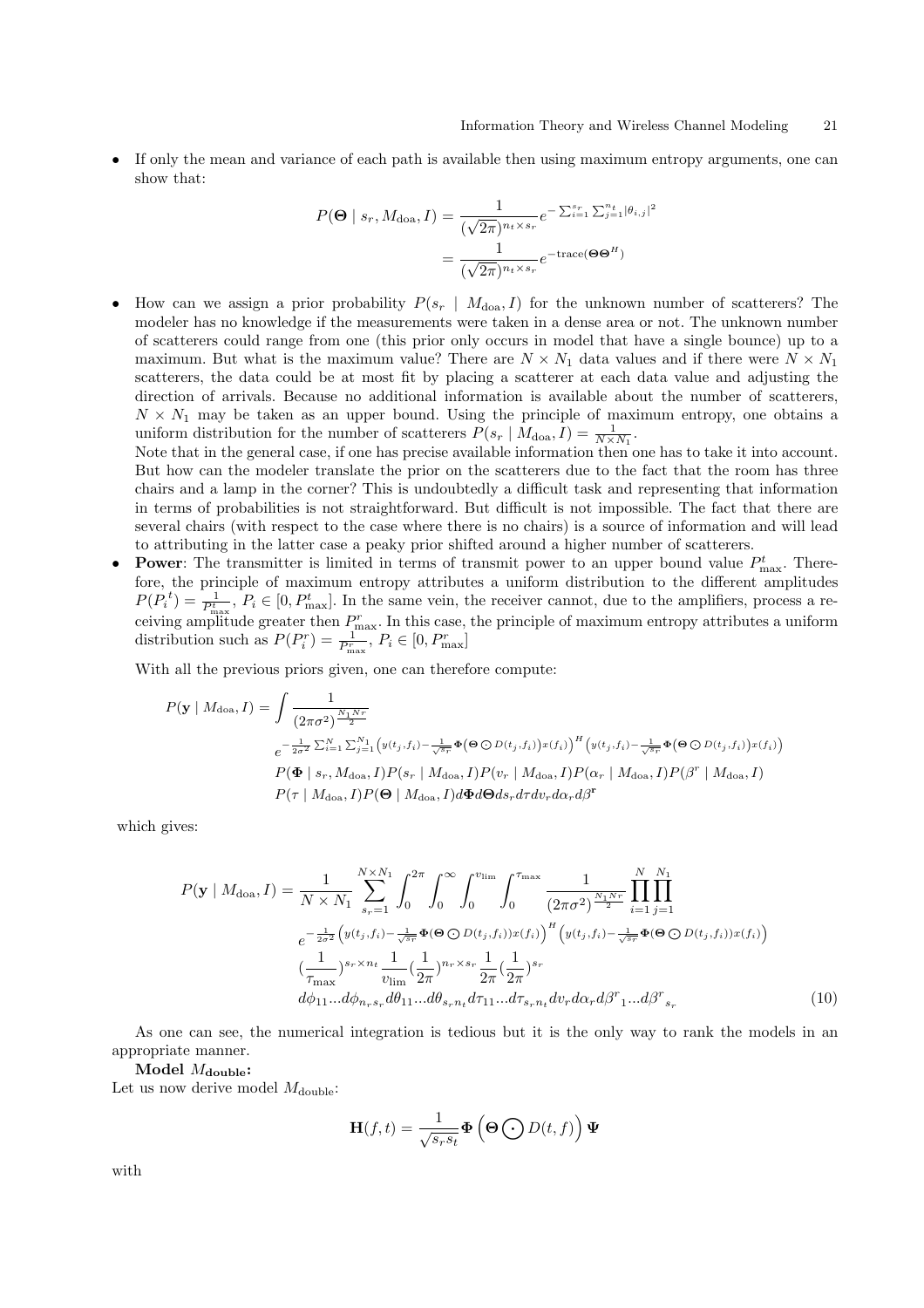$$
D(t,f) = \begin{pmatrix} e^{-j2\pi f \tau_{1,1}} e^{j2\pi \frac{ft}{c}(\mathbf{u}_1^r \mathbf{v}_r)} & \cdots & e^{-j2\pi f \tau_{1,s_t}} e^{j2\pi \frac{ft}{c}(\mathbf{u}_1^r \mathbf{v}_r)} \\ \vdots & \ddots & \vdots \\ e^{-j2\pi f \tau_{s_r,1}} e^{j2\pi \frac{ft}{c}(\mathbf{u}_{s_r}^r \mathbf{v}_r)} & \cdots & e^{-j2\pi f \tau_{s_r,s_t}} e^{j2\pi \frac{ft}{c}(\mathbf{u}_{s_r}^r \mathbf{v}_r)} \end{pmatrix}
$$

deals with the double directional model for which the set of parameters is

$$
p_{\text{double}} = {\boldsymbol{\Phi}, s_r, \boldsymbol{\Psi}, s_t, \tau, v_r, \alpha_r, \beta_{\mathbf{r}} \boldsymbol{\Theta}} = {p_{\text{doa}}, \boldsymbol{\Phi}, s_t}
$$

by adding two new parameters  $\Psi$  and  $s_t$  and going to the new subspace  $S_{p_{\text{double}}}$  in such a way that  $\Psi = \mathbf{F}_{n_t}$  $(n_t = s_t)$  represents model  $M_{\text{doa}}$ . Indeed, in this case, we have:

$$
\begin{split}\n\left(\mathbf{\Theta}\bigodot D(t,f)\right)\mathbf{F}_{n_{t}} &= \begin{pmatrix}\n\sum_{i=1}^{n_{t}}\theta_{1i}e^{-j2\pi f\tau_{1,i}}e^{j2\pi\frac{ft}{c}(\mathbf{u}_{1}^{T}\mathbf{v}_{r})} & \dots & \sum_{i=1}^{n_{t}}\theta_{1i}e^{-j2\pi f\tau_{1,i}}e^{j2\pi\frac{ft}{c}(\mathbf{u}_{1}^{T}\mathbf{v}_{r})}e^{j2\pi\frac{(n_{t}-1)i}{n_{t}}}\n\end{pmatrix} \\
&= \begin{pmatrix}\n\sum_{i=1}^{n_{t}}\theta_{s_{r}i}e^{-j2\pi f\tau_{s_{r},i}}e^{j2\pi\frac{ft}{c}(\mathbf{u}_{s}^{T}\mathbf{v}_{r})} & \dots & \sum_{i=1}^{n_{t}}\theta_{s_{r}i}e^{-j2\pi f\tau_{s_{r},i}}e^{j2\pi\frac{ft}{c}(\mathbf{u}_{s_{r}}^{T}\mathbf{v}_{r})}e^{j2\pi\frac{(n_{t}-1)i}{n_{t}}}\n\end{pmatrix} \\
&= \begin{pmatrix}\n\sum_{i=1}^{n_{t}}\theta_{1i}e^{-j2\pi f(\tau_{1,i}-\tau_{1,1})} & \dots & \sum_{i=1}^{n_{t}}\theta_{1i}e^{-j2\pi f(\tau_{1,i}-\tau_{1,n_{t}})}e^{j2\pi\frac{(n_{t}-1)i}{n_{t}}}\n\end{pmatrix} \\
&= \begin{pmatrix}\n\sum_{i=1}^{n_{t}}\theta_{1i}e^{-j2\pi f(\tau_{s_{r},i}-\tau_{s_{r},1})} & \dots & \sum_{i=1}^{n_{t}}\theta_{s_{r}i}e^{-j2\pi f(\tau_{s_{r},i}-\tau_{s_{r},n_{t}})}e^{j2\pi\frac{(n_{t}-1)i}{n_{t}}}\n\end{pmatrix} \\
&= \Theta_{1}\bigodot D(t,f) \\
&= \Theta_{1}\bigodot D(t,f)\n\end{split}
$$

Where  $\Theta_1$  is a matrix with i.i.d Gaussian entries. We recall here the model for a given frequency:

$$
\mathbf{y}(f,t) = \frac{1}{\sqrt{s_r s_t}} \mathbf{\Phi}\left(\mathbf{\Theta}\bigodot D(t,f)\right) \mathbf{\Psi}\mathbf{x}(f) + \mathbf{n}(f)
$$

The same methodology applies and we have:

$$
P(\mathbf{y} \mid M_{\text{double}}, I) = \int \frac{1}{(2\pi\sigma^2)^{\frac{N_1 N_r}{2}}} \\
\frac{e^{-\frac{1}{2\sigma^2} \sum_{i=1}^{N} \sum_{j=1}^{N_1} \left(y(t_j, f_i) - \frac{1}{\sqrt{s_r s_t}} \Phi(\Theta \bigcirc D(t_j, f_i)) \Psi x(f_i)\right)^H \left(y(t_j, f_i) - \frac{1}{\sqrt{s_r s_t}} \Phi(\Theta \bigcirc D(t_j, f_i)) \Psi x(f_i)\right)}}{P(\Phi \mid s_r, M_{\text{double}}, I) P(s_r \mid M_{\text{double}}, I) P(\Psi \mid s_t, M_{\text{double}}, I) P(s_t \mid M_{\text{double}}, I)}
$$
\n
$$
P(v_r \mid M_{\text{double}}, I) P(\alpha_r \mid M_{\text{double}}, I) P(\beta_r \mid M_{\text{double}}, I) P(\tau \mid M_{\text{double}}, I)
$$
\n
$$
P(\Theta \mid M_{\text{double}}, I) d\Phi d\Psi d\Theta ds_r ds_t d\tau dv_r d\alpha_r d\beta^r
$$

and

$$
P(\mathbf{y} \mid M_{\text{double}}, I) = \left(\frac{2}{N \times N_{1}}\right)^{2} \sum_{s_{r}=1}^{\frac{N \times N_{1}}{2}} \sum_{s_{t}=1}^{\frac{N \times N_{1}}{2}} \int_{0}^{2\pi} \int_{0}^{\infty} \int_{0}^{v_{\text{lim}}} \int_{0}^{\tau_{\text{max}}} \frac{1}{(2\pi\sigma^{2})^{\frac{N_{1}N_{r}}{2}}} \prod_{i=1}^{N} \prod_{j=1}^{N_{1}}
$$

$$
e^{-\frac{1}{2\sigma^{2}}\left(y(t_{j}, f_{i}) - \frac{1}{\sqrt{s_{r}s_{t}}}\Phi(\Theta \bigcirc D(t_{j}, f_{i}))\Psi x(f_{i})\right)^{H}\left(y(t_{j}, f_{i}) - \frac{1}{\sqrt{s_{r}s_{t}}}\Phi(\Theta \bigcirc D(t_{j}, f_{i}))\Psi x(f_{i})\right)}{\left(\frac{1}{\tau_{\text{max}}}\right)^{s_{r} \times s_{t}} \frac{1}{v_{\text{lim}}}\left(\frac{1}{2\pi}\right)^{n_{r} \times s_{r}}\left(\frac{1}{2\pi}\right)^{s_{t} \times n_{t}} \frac{1}{2\pi}\left(\frac{1}{2\pi}\right)^{s_{r}}}
$$

$$
d\phi_{11}...\,d\phi_{n_{r}s_{r}}d\psi_{11}...\,d\psi_{1n_{t}}d\theta_{11}...\,d\theta_{s_{r}n_{t}}d\tau_{11}...\,d\tau_{s_{r}n_{t}}dv_{r}d\alpha_{r}d\beta^{r}_{1}...\,d\beta^{r}_{s_{r}} \tag{11}
$$

A common problem in the modelling process is the following: suppose, when testing the models with the data, that both models  $M$  and  $M_1$  have the same maximum likelihood, in other words:

$$
P(\mathbf{y} \mid p_{\rm doa}{}^{\rm max}, M_{\rm doa}, I) = P(\mathbf{y} \mid p_{\rm double}{}^{\rm max}, M_{\rm double}, I)
$$

Which model should we choose? Hereafter, we give an example to show that Bayesian probability will choose the model with the smallest number of parameters.

First of all, we will suppose that the information  $I$  available does not give a preference to model before seeing the data:  $P(M_{\text{double}} | I) = P(M_{\text{doa}} | I)$ . As previously shown,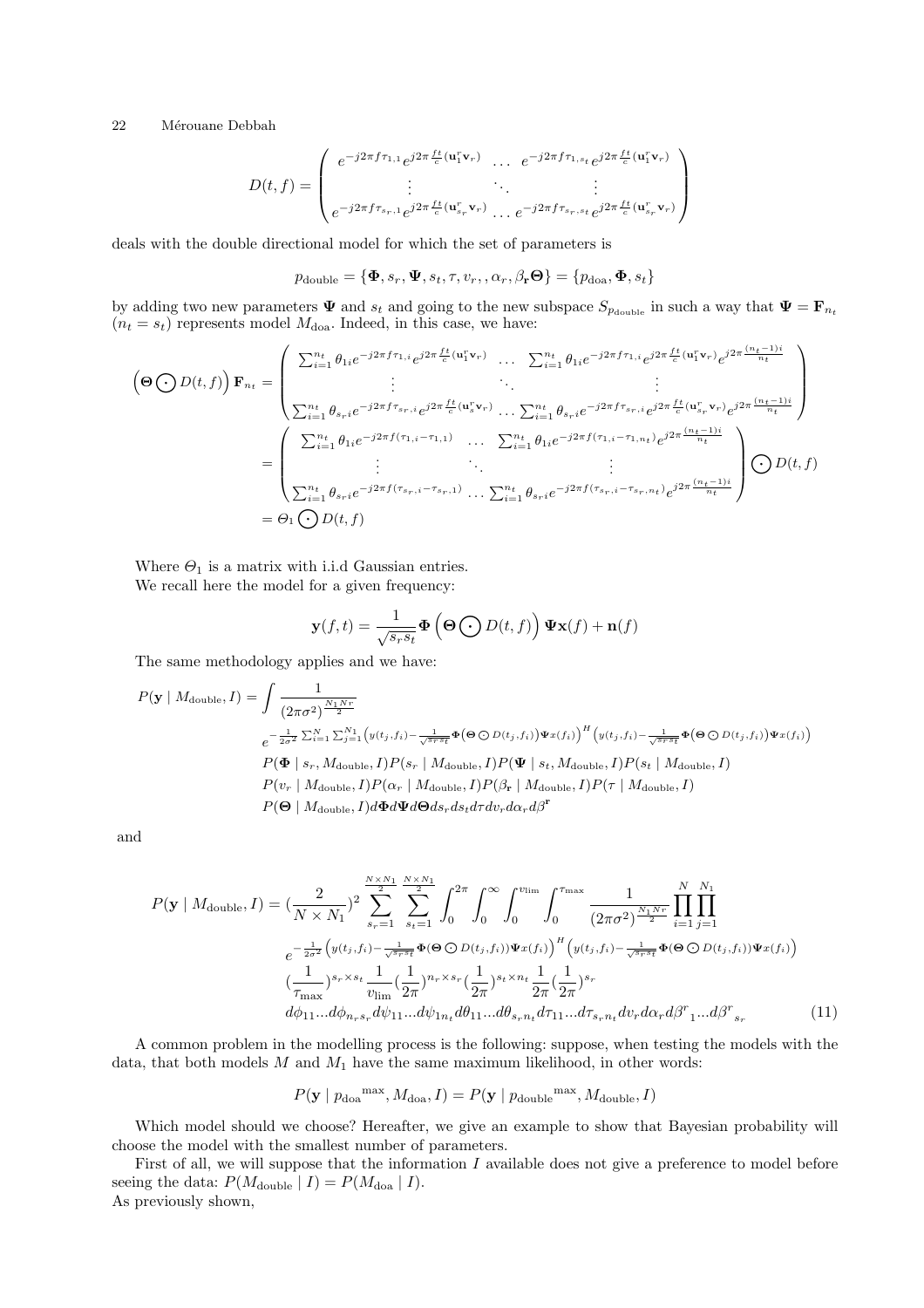$$
P(\mathbf{y} \mid M_{\text{doa}}, I) = \int P(\mathbf{y}, p_{\text{doa}} \mid M_{\text{doa}}, I) dp_{\text{doa}}
$$
  
= 
$$
\int P(\mathbf{y} \mid p_{\text{doa}}, M_{\text{doa}}, I) P(p_{\text{doa}} \mid M_{\text{doa}}, I) dp_{\text{doa}}
$$

and

$$
P(\mathbf{y} \mid M_{\text{double}}, I) = \int P(\mathbf{y}, p_{\text{double}} \mid M_{\text{double}}, I) dp_{\text{double}}
$$
\n
$$
= \int P(\mathbf{y} \mid p_{\text{double}}, M_{\text{double}}, I) P(p_{\text{double}} \mid M_{\text{double}}, I) dp_{\text{double}}
$$
\n(13)

Since

$$
P(p_{\text{double}} \mid M_{\text{double}}, I) = P([p_{\text{doa}}, \Psi, s_t] \mid M_{\text{double}}, I)
$$
  
=  $P(p_{\text{doa}} \mid \Psi, s_t, M_{\text{double}}, I) P(\Psi, s_t \mid M_{\text{double}}, I)$ 

From equation (12), we have:

$$
P(\mathbf{y} \mid M_{\text{double}}, I) = \iint P(\mathbf{y} \mid [p_{\text{doa}}, \Psi, s_t], M_{\text{double}}, I) P(p_{\text{doa}} \mid \Psi, s_t, M_{\text{double}}, I)
$$

$$
P(\Psi, s_t \mid M_{\text{double}}, I) dp_{\text{doa}} d\Psi ds_t
$$

In the following, we will suppose that the likelihood function  $P(\mathbf{y} \mid [p_{doa}, \Psi, s_t], M_{double}, I)$  is peaky around the maximum likelihood region and has near zero values elsewhere. Otherwise, the measurement data Y would be useless in the sense that the data does not provide any information. Suppose now that with model  $M_{\text{double}}$ , the maximum likelihood  $P(\mathbf{y} \mid [p_{\text{doa}}, \Psi, s_t]M_{\text{double}}, I)$  occurs at a point near  $\Psi = \mathbf{F}_t$  and  $s_t = n_t$  for the parameters  $\Psi$  and  $s_t$  in other words  $P(\mathbf{y} \mid [p_{doa}, \Psi, s_t], M_{double}, I)$  is always null except for the value of  $\mathbf{\Psi} = \mathbf{F}_t$  and  $s_t = n_t$  then:

$$
P(\mathbf{y} \mid M_{\text{double}}, I) = \int \int \int P(\mathbf{y} \mid [p_{\text{doa}}, \Psi, s_t], M_{\text{double}}, I) P(p_{\text{doa}} \mid \Psi, s_t M_{\text{double}}, I)
$$
  
\n
$$
P(\Psi, s_t \mid M_{\text{double}}, I) dp_{\text{doa}} d\Psi ds_t
$$
  
\n
$$
\approx \int P(\mathbf{y} \mid [p_{\text{doa}}, \Psi = \mathbf{F}_{n_t}, s_t = n_t], M_{\text{Double}}, I)
$$
  
\n
$$
P(p_{\text{doa}} \mid [\Psi = \mathbf{F}_{n_t}, s_t = n_t] M_{\text{double}}, I)
$$
  
\n
$$
P([\Psi = \mathbf{F}_{n_t}, s_t = n_t] \mid M_{\text{double}}, I) dp_{\text{doa}}
$$
\n(15)

One has to notice that  $P(p_{\text{doa}} | [\Psi = \mathbf{F}_{n_t}, s_t = n_t], M_{\text{double}}, I) = P(p_{\text{doa}} | M_{\text{doa}}, I)$  and  $P(\mathbf{y} | [p_{\text{doa}}, \Psi =$  $\mathbf{F}_{n_t}$ ,  $s_t = n_t$ ,  $M_{\text{double}}$ ,  $I$ ) =  $P(\mathbf{y} \mid p_{\text{doa}}$ ,  $M_{\text{doa}}$ ,  $I$ ) since both models are the same when  $\Psi = \mathbf{F}_{n_t}$  and  $s_t = n_t$ . We also have  $P(\Psi = \mathbf{F}_{n_t}, s_t = n_t \mid M_{\text{double}}, I) \leq 1$  (In fact, we can derive the exact value. Indeed, since we have no knowledge of the directions of arrival,  $P(\mathbf{\Phi} = \mathbf{F}_{n_t}, s_t = n_t | M_{\text{double}}, I) = \frac{1}{(2\pi)^{n_r \times s_t}}$ . Using equation (14), Bayesian probability shows us that:

$$
P(\mathbf{y} \mid M_{\text{double}}, I) \leq \int P(\mathbf{y} \mid [p_{\text{doa}}, \Psi = \mathbf{F}_{n_t}, s_t = n_t], M_{\text{Double}}, I)
$$
  
\n
$$
P(p_{\text{doa}} \mid [\Psi = \mathbf{F}_{n_t}, s_t = n_t] M_{\text{double}}, I) P([\Psi = \mathbf{F}_{n_t}, s_t = n_t] \mid M_{\text{double}}, I) dp_{\text{doa}}
$$
  
\n
$$
= \int P(\mathbf{y} \mid p_{\text{doa}}, M_{\text{doa}}, I) P(p_{\text{doa}} \mid M_{\text{doa}}, I) P([\Psi = \mathbf{F}_{n_t}, s_t = n_t] \mid M_{\text{double}}, I) dp_{\text{doa}}
$$
  
\n
$$
\leq \int P(\mathbf{y} \mid p_{\text{doa}}, M_{\text{doa}}, I) P(p_{\text{doa}} \mid M_{\text{doa}}, I) dp_{\text{doa}}
$$
  
\n
$$
= \int P(\mathbf{y}, p_{\text{doa}} \mid M_{\text{doa}}, I) dp_{\text{doa}}
$$
  
\n
$$
P(\mathbf{y} \mid M_{\text{doa}}, I)
$$

Since  $M_{\text{doa}}$  has less parameters then  $M_{\text{double}}$ , Bayesian probability will favor the model  $M_{\text{doa}}$  with less parameters and therefore shows that "the best explanation is always the simplest"<sup>25</sup>. It is therefore wrong

 $\frac{25 \text{ In statistical inference, this is known as Occam's razor. William of Occam was a theologian of the 14th century who}$ wrote against the papacy in a series of treatise in which he tried to avoid many established pseudo explanations. In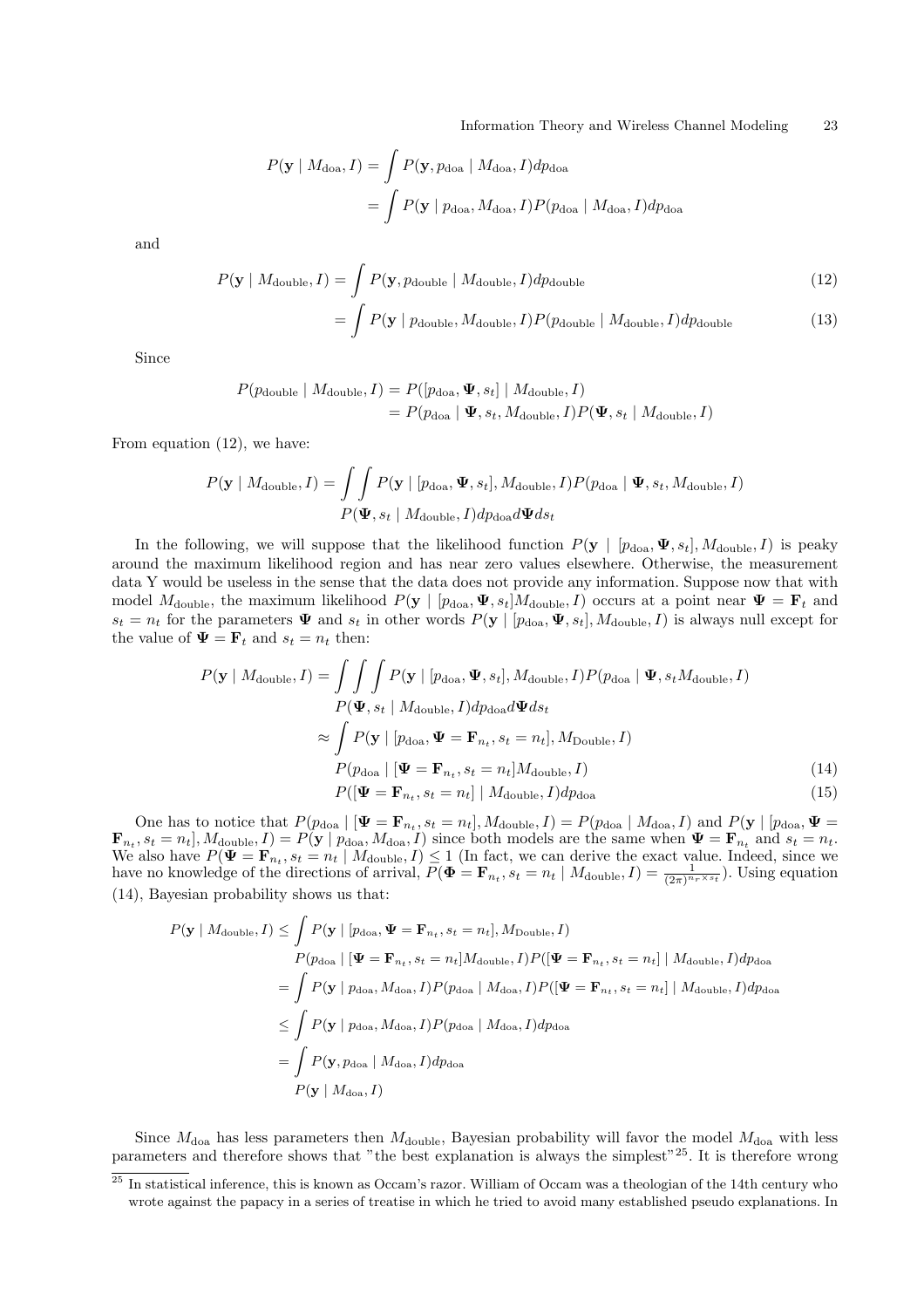to think that by increasing the number of parameters one can always find a good model: one can indeed better fit the data to the model (expression  $P(\mathbf{y} | p_{\text{doa}}, M_{\text{doa}}, I)$ ) but the prior probability  $P(p_{\text{doa}} | M_{\text{doa}}, I)$ will spread over a larger space and assign as a consequence a lower value to  $P(\mathbf{y} \mid M_{\text{doa}}, I)$ .

But how does the a posteriori computation compare with the usual methodology of maximizing the likelihood  $P(\mathbf{v} \mid p, M, I)$ ?

Following [20], let us expand  $\log P(\mathbf{y} \mid p, M, I)$  around the maximum likelihood point  $\hat{p} = \{p^1_{max}, ..., p^m_{max}\}\$ 

$$
\log P(\mathbf{y} \mid p, M, I) = \log P(\mathbf{y} \mid p_{\max}, M, I) + \frac{1}{2} \sum_{i,j=1}^{m} \frac{d^2 \log(P)}{dp^i dp^j} (p^i - p^i_{\max})(p^j - p^j_{\max}) + O(\mathbf{1})
$$

then near the peak a good approximation is a multivariate Gaussian such as:

$$
P(\mathbf{y} \mid p, M, I) = P(\mathbf{y} \mid p_{\max}, M, I)e^{-\frac{1}{2}(p-p_{\max})\Delta^{-1}(p-p_{\max})}
$$

with the inverse covariance matrix defined as:

$$
{\displaystyle \Delta^{-1}}_{ij} = \left(\frac{d^2 \log(P)}{d p^i d p^j}\right)_{\pi = \pi_{\max}}
$$

Therefore,

$$
P(\mathbf{y} \mid M, I) = P(\mathbf{y} \mid p_{\max}, M, I) \int e^{-\frac{1}{2}(p - p_{\max})\Delta^{-1}(p - p_{\max})} P(p \mid M, I) dp
$$
  
=  $P(\mathbf{y} \mid p_{\max}, M, I) G(M, I)$ 

All the tools are now provided to better understand what is happening. Suppose we want to compare two models M and  $M_1$ . The a posteriori probability ratio for model M over  $M_1$  is:

$$
\frac{P(M \mid \mathbf{y}, I)}{P(M_1 \mid \mathbf{y}, I)} = \frac{P(M \mid I)}{P(M_1 \mid I)} \frac{P(\mathbf{y} \mid M, I)}{P(\mathbf{y} \mid M_1, I)} \n= \frac{P(M \mid I)}{P(M_1 \mid I)} \frac{P(\mathbf{y} \mid p^{\max}, M, I)}{P(\mathbf{y} \mid p_1^{\max}, M_1, I)} \frac{G(M, I)}{G(M_1, I)}
$$

In the conventional methods, M is better than  $M_1$  if  $\frac{P(\mathbf{y}|p^{\max}M,I)}{P(\mathbf{y}|n_1\max M,I)}$  $\frac{P(\mathbf{y}|p^{\text{max}}M, I)}{P(\mathbf{y}|p_1^{\max}M_1, I)} > 1$  which is only one part of the three terms to be computed. In fact, in order to compare two models, three terms have to be calculated and the mistake persists thinking that any model  $M_1$  versus  $M$  is good as long as we increase the number of parameters: indeed, the fitting will get better and the ratio  $\frac{P(\mathbf{y}|\mathbf{p}^{\max},M,I)}{P(\mathbf{y}|\mathbf{p}_{1\max},M,I)}$  will decrease but this is only looking at one part of the problem. First of all, one has to consider  $\frac{P(M|I)}{P(M_1|I)}$  and moreover  $\frac{G(M,I)}{G(M_1,I)}$ . This last term depends on the prior information about the internal parameters and as the number of parameters increases this term decreases due to the fact that we add more and more uninformative priors.

#### 6.2 Conventional Methods

In the previous section, we have shown how probability theory can be used to rank the models. However, the integrals derived in equation (10) and equation (11) are not easy to compute, especially in the case of interest with a high number of antennas  $(8 \times 8)$  since we have to marginalize our integrals across a great number of parameters. But however difficult the problem may be, it is not a reason to hide problems and the use of other methods should be clearly explained. The reader must now know that one can rank models and that there is an optimum number of parameters when representing information. The Bayesian framework gives us an answer by comparing the a posteriori probability ratios:  $\frac{P(M|\mathbf{y},I)}{P(M_1|\mathbf{y},I)}$ . If one is to use other testing methods, then one has to clearly understand the limitations of these methods and justify the use of the criteria. In the following, we explain two procedures used by the channel modelling community and explain their limitations.

his terms, the logic of simplicity was stated in the following form "Causes shall not be multiplied beyond necessity" [28]. Note that Occam's razor has been extended to other fields such as metaphysics where it is interpreted as "nature prefers simplicity".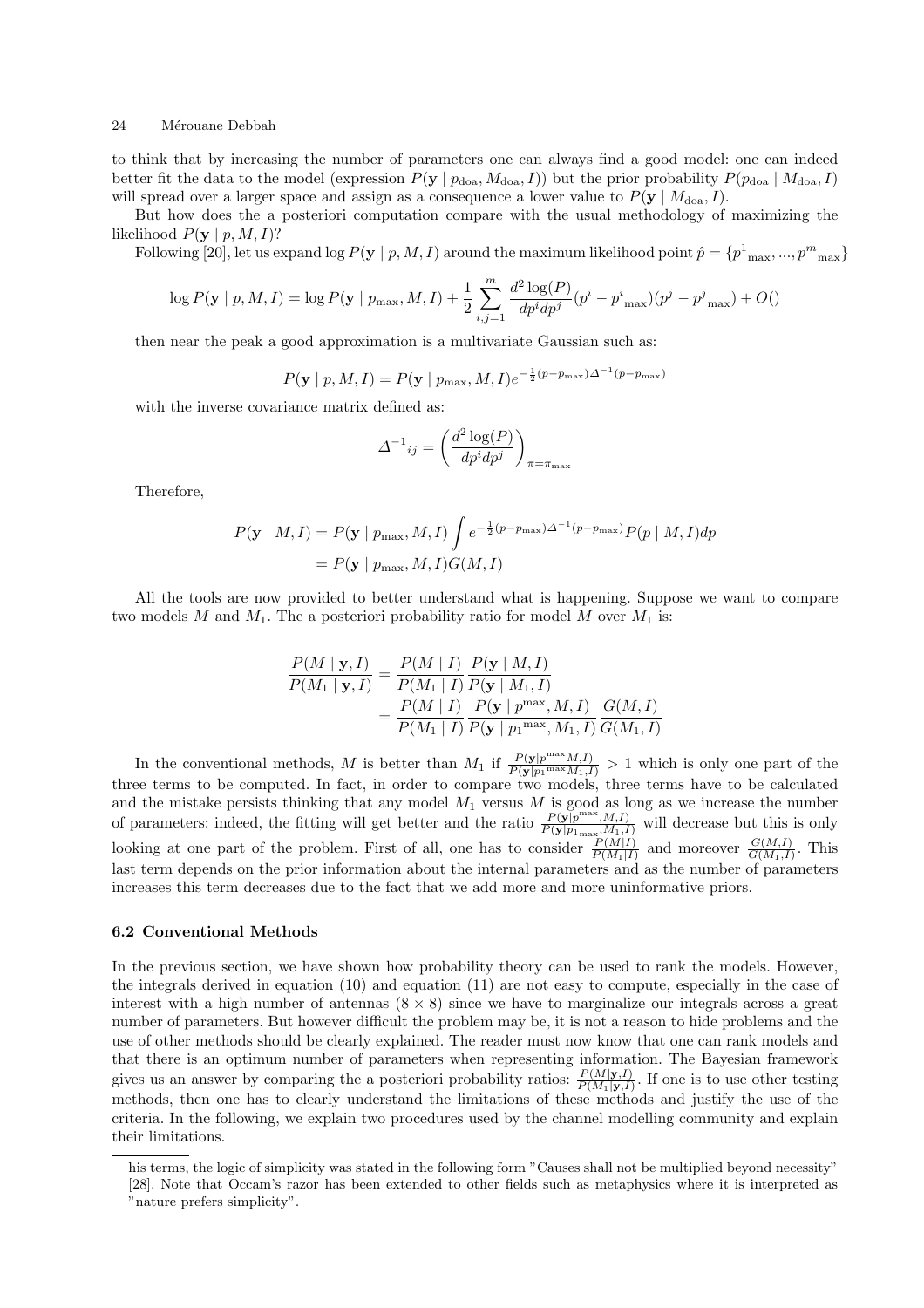#### 1- Parameter estimation methods

In this procedure, the data is cut into two parts, one for estimating the parameters, the other to validate the model incorporating the parameters.

- For estimating the parameters such as the angles of arrival, non-parametric methods such as the beamforming or the Capon method [43] can be used. In the case of parametric methods such as Music [44], Min-Norm [45] or Esprit method [46], they rely on properties of the structure of the covariance  $\mathbf{R} = \mathbb{E}(\mathbf{y}\mathbf{y}^{\mathbf{H}}) = \mathbf{\Phi} \mathbf{K} \mathbf{\Phi}^{\mathbf{H}} + \sigma^2 \mathbf{I}$  of the output signal. In this case, one has to assume that matrix  $\mathbf{K}$  ( $\mathbf{K} = \mathbb{E}(\widetilde{\boldsymbol{\Theta}} \Psi \mathbf{x} \mathbf{x}^H \Psi^H \boldsymbol{\Theta}^H)$ ) has full rank.
- Once the parameters of the model have been estimated, the other set of the data is used to test the model. A mean square error is given. In general, a small mean square error is acknowledged to yield a good model and one seeks the smallest error possible.

If one is to use this procedure, one has to understand that in no way will it lead into judging the appropriateness of a model. Indeed, by adding more and more parameters to the model, one can always find a way of achieving a low mean square error by adjusting accordingly the parameters. This fact explains why some many models comply in the literature with the measurements. If the model minimizes the mean square error, then it is a possible candidate but the modeler can not conclude that it is a good candidate.

Moreover, since the testing method has no real justification, many problems arise when using it.

- How does one cut the set of data? Do we use half the data to estimate the parameters and half the data to test the model? Why not using one quarter and three quarter? In the Bayesian viewpoint, this is not at all a problem as one takes into account all the data available and does not make any unjustified transformation on the data.
- If one is to use a Music or Esprit algorithm,  $\bf{K}$  has to be full rank. This is obviously not the case for a double directional model where the steering DoD matrix  $\Psi$  is not always full rank since  $\mathbf{K} = \mathbb{E}(\boldsymbol{\Theta}\boldsymbol{\Psi} \mathbf{x} \mathbf{x}^H \boldsymbol{\Psi}^H \boldsymbol{\Theta}^H).$

2- Moment fitting:

Other authors [47] validate their model by finding the smallest error of a set of moments. They derive explicit theoretical formulas of the  $n_{\text{th}}$  moment  $m_n(f)$  of the matrix  $\mathbf{H}^H(f)\mathbf{H}(f)$  and find the optimal parameters in order to minimize:

$$
\frac{1}{N}\sum_{n=1}^N\mid\frac{m_n(f)}{\hat{m}_n(f)}-1\mid
$$

where

$$
\hat{m}_n(f) = \frac{\text{Trace}(\mathbf{H}^H(f)\mathbf{H}(f))^n}{\text{Trace}(\mathbf{H}^H(f)\mathbf{H}(f))}
$$

As previously stated, many models can minimize this criteria by adding more and more parameters and one cannot obviously conclude in this case if a model is better then the other or not. Moreover, how useful is it to have a channel that fits a certain amount of moments?<sup>26</sup>.

The previous remarks show that when the abstract of a paper asserts: "This paper finds the theoretical predictions to accurately match data obtained in a recent measurement campaign", one has to be really cautious on the conclusions to be drawn.

## 7 Conclusion

Where do we stand on channel modelling?<sup>27</sup> This question is not simple to answer as many models have been proposed and each of them validated by measurements. Channel models are not getting better and better but they only answer different questions based on different states of knowledge<sup>28</sup>. The crucial point is not

 $\frac{26}{100}$  Note that if all the moments fit, then the criteria is sound in the sense that measures such as mutual information or SINR (which are of interest in communications) will behave similarly.

<sup>&</sup>lt;sup>27</sup> This question has to be taken in light of a talk "Where do we stand on maximum entropy?" made by E.T. Jaynes in 1978 at MIT [48].

 $^{28}$  This point of view is not new and the misconception persists in many other fields. Descartes, already in 1637, warned us when stating in the first lines of the French essay "Le discours de la méthode":" la diversité de nos opinions ne vient pas de ce que les uns sont plus raisonnables que les autres, mais seulement de ce que nous conduisons nos pensées par diverses voies, et ne considérons pas les mêmes choses".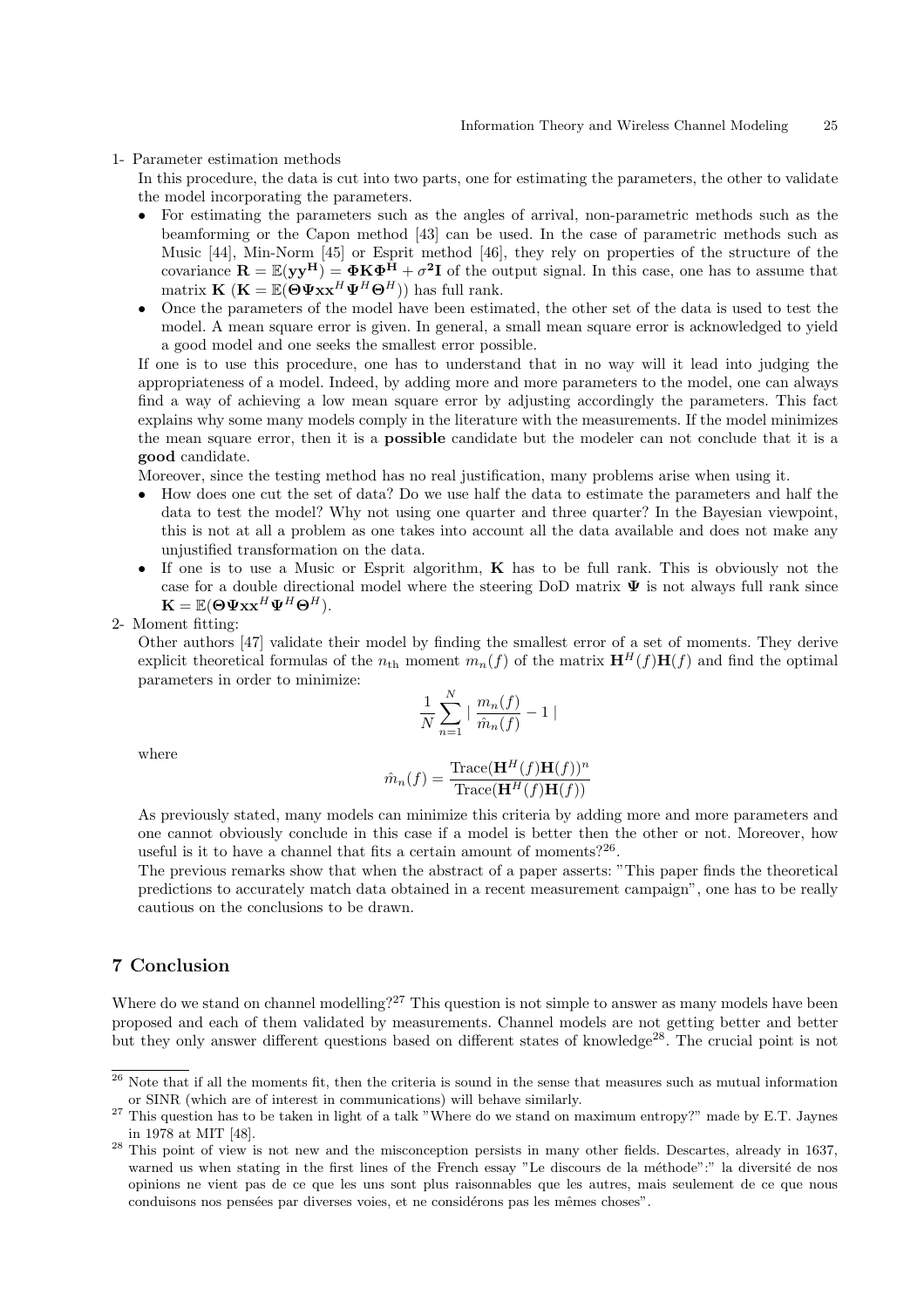creating a model but asking the right question based on a given state of knowledge (raw measurement data, prior information, are we in a urban area? is it a fixed network?..). A generic method for creating models based on the principle of maximum entropy has been provided and proved to be theoretically sound. At every step, we create a model incorporating only our prior information and not more! The model achieved is broad as it complies as best it can with any case having more constraints (but at least includes the same prior constraints). The channel modelling method is summarized hereafter:

- $H(p) = \int -p\log p + \sum$  $i \lambda_i$ {prior information}<sub>i</sub>
- Argument of consistency

The consistency argument is extremely important as it shows that two channel modelling methods based on the same state of knowledge should lead to the same channel model. This fact has not always been fulfilled in the past. Our models are logical consequence of the use of the principle of maximum entropy and need not to be assumed without deeper justification. The models proposed may seem inadequate to reality for some readers: we argue as in [20] that the purpose of channel modelling is not to describe reality but only our information about reality. The model we achieve are consistent and any other representation is obviously unsound if based on the same state of knowledge. However, one must bear in mind that the less things are assumed as a priori information the greater are the chances that the model complies with any mismatched representation.

But what if the model fails to comply with measurements? The model is not to blame as it is a logic consequence of information theoretic tools [20]. With the methodology introduced, failure is greatly appreciated as it is a source of information and the maximum entropy approach is avid of information: the result of non-compliance is automatically taken into account as some new information evidence to be incorporated in the question. It only means that the question asked was not correct (double directional rather than directional for example) and should be adjusted accordingly in order to imply a new model (based on some new source of information); and as it is well known, finding the right question is almost finding the right answer.

## References

- 1. G.J. Foschini and M.J. Gans, "On Limits of Wireless Communications in a Fading Environment when Using Multiple Antennas," Wireless Personal Communications, vol. 6, pp. 311–335, 1998.
- 2. K. Yu and B. Ottersten, "Models for MIMO Propagation Channels: A review," Wireless Communications and Mobile Computing, vol. 2, pp. 653– 666, November 2002.
- 3. H. Ozcelik, N. Czink, and E. Bonek, "What Makes a good MIMO Channel Model," in Proceedings of the IEEE VTC conference, 2005.
- 4. E. Biglieri, J. Proakis, and S. Shamai(Shitz), "Fading channels: Information-Theoretic and Communications Aspects," IEEE Trans. on Information Theory, vol. 44, no. 6, pp. 2619–2692, Oct. 1998.
- 5. S. N Diggavi, N. Al-Dhahir, A. Stamoulis, and A. R. Calderbank, "Great Expectations: The value of Spatial Diversity in Wireless Networks," in Proc. of the IEEE, 219-270, Feb. 2004.
- 6. G. Golden, C. Foschini, R. Valenzuela, and P. Wolniansky, "Detection Algorithm and Initial Laboratory Results using V-BLAST Space-Time Communication Architecture," Electronics Letters, vol. 35, no. 1, pp. 14-16, Jan. 1999.
- 7. P.W. Wolniansky, G.J. Foschini, G.D. Golden, and R.A. Valenzuela, "V-BLAST: An Architecture for Realizing Very High Data Rates Over the Rich-Scattering Wireless Channel," in International Symposium on Signals, Systems, and Electronics, 1998, vol. 4, pp. 295–300.
- 8. I.E. Telatar, "Capacity of Multi-Antenna Gaussian Channels," Technical report, AT & T Bell Labs, 1995.
- 9. X. Giraud and J.C Belfiore, "Constellations Matched to the Rayleigh Fading Channel," IEEE Trans. on Information Theory, pp. 106–115, Jan. 1996.
- 10. J. Boutros and E. Viterbo, "Signal Space Diversity: a Power and Bandwidth Efficient Diversity Technique for the Rayleigh Fading Channel," IEEE Trans. on Information Theory, pp. 1453–1467, July 1998.
- 11. C. E. Shannon, "A Mathematical Theory of Communication," The Bell Labs Technical Journal, pp. 379–457,623– 656, July-October, vol. 27 1948.
- 12. E. T. Jaynes, "Information Theory and Statistical Mechanics, Part 1," Phys. Rev, vol. 106, pp. 620–630, 1957.
- 13. E. T. Jaynes, "Information Theory and Statistical Mechanics, Part 2," Phys. Rev, vol. 108, pp. 171–190, 1957.
- 14. J. P. Burg, Maximum Entropy Spectral Analysis, Ph.D. thesis, Stanford University, 1975.
- 15. A. Zellner, An Introduction to Bayesian Inference in Econometrics, J. Wiley and Sons, New York, 2nd edition, 1971.
- 16. J. N Kapur, Maximum Entropy Models in Science and Engineering, John Wiley and Sons, Inc, New York, 1989.
- 17. G. L. Bretthorst, Bayesian Spectrum Analysis and Parameter Estimation, Ph.D. thesis, Wahsington University, St. Louis, 1987.